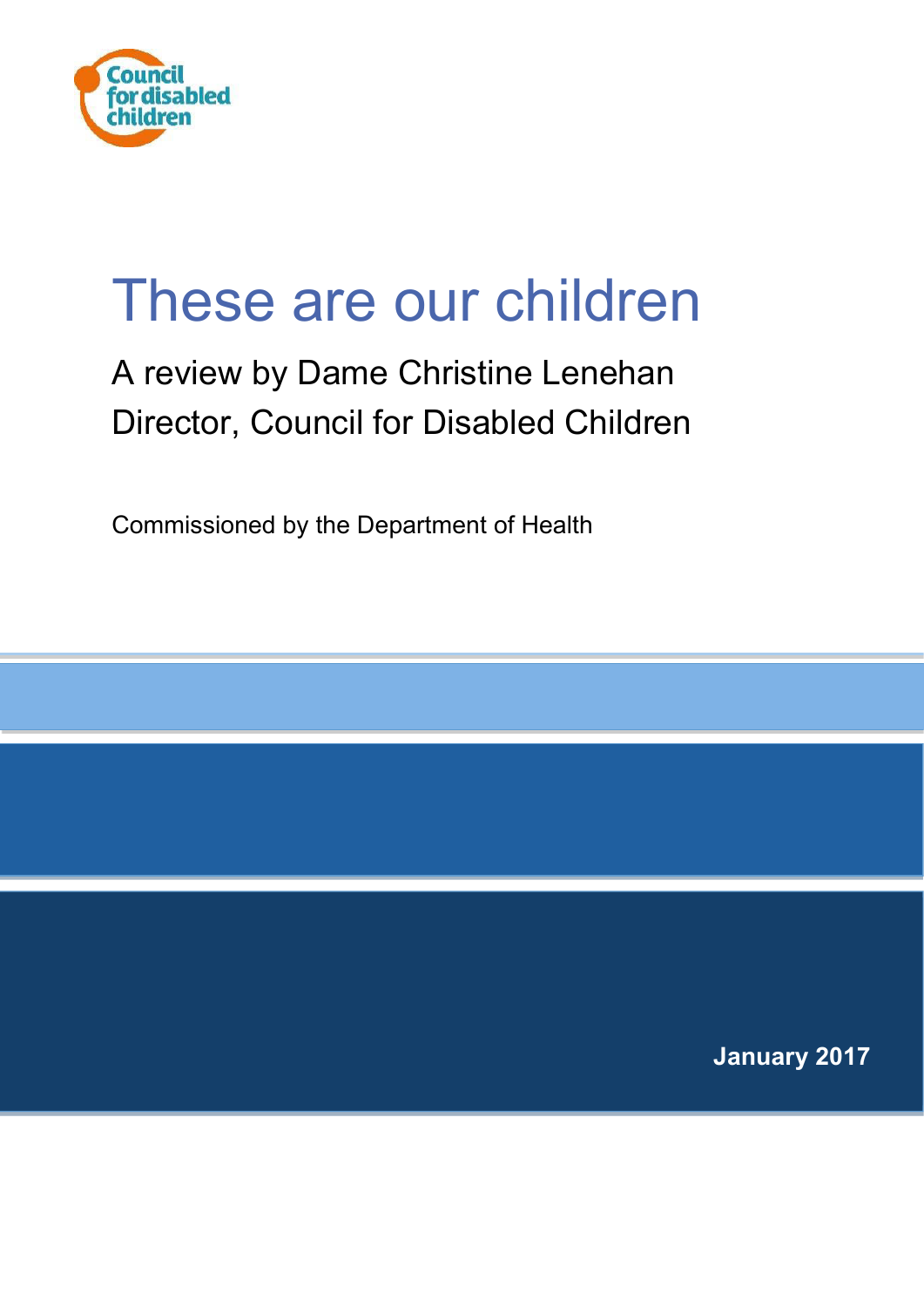# **Contents**

| Recommendation 2: Residential Special Schools and Colleges  11                |  |
|-------------------------------------------------------------------------------|--|
|                                                                               |  |
|                                                                               |  |
|                                                                               |  |
|                                                                               |  |
|                                                                               |  |
|                                                                               |  |
|                                                                               |  |
|                                                                               |  |
|                                                                               |  |
|                                                                               |  |
|                                                                               |  |
|                                                                               |  |
|                                                                               |  |
|                                                                               |  |
|                                                                               |  |
| Who commissions commissioners and why don't they commission for this group of |  |
|                                                                               |  |
|                                                                               |  |
|                                                                               |  |
|                                                                               |  |
|                                                                               |  |
|                                                                               |  |
|                                                                               |  |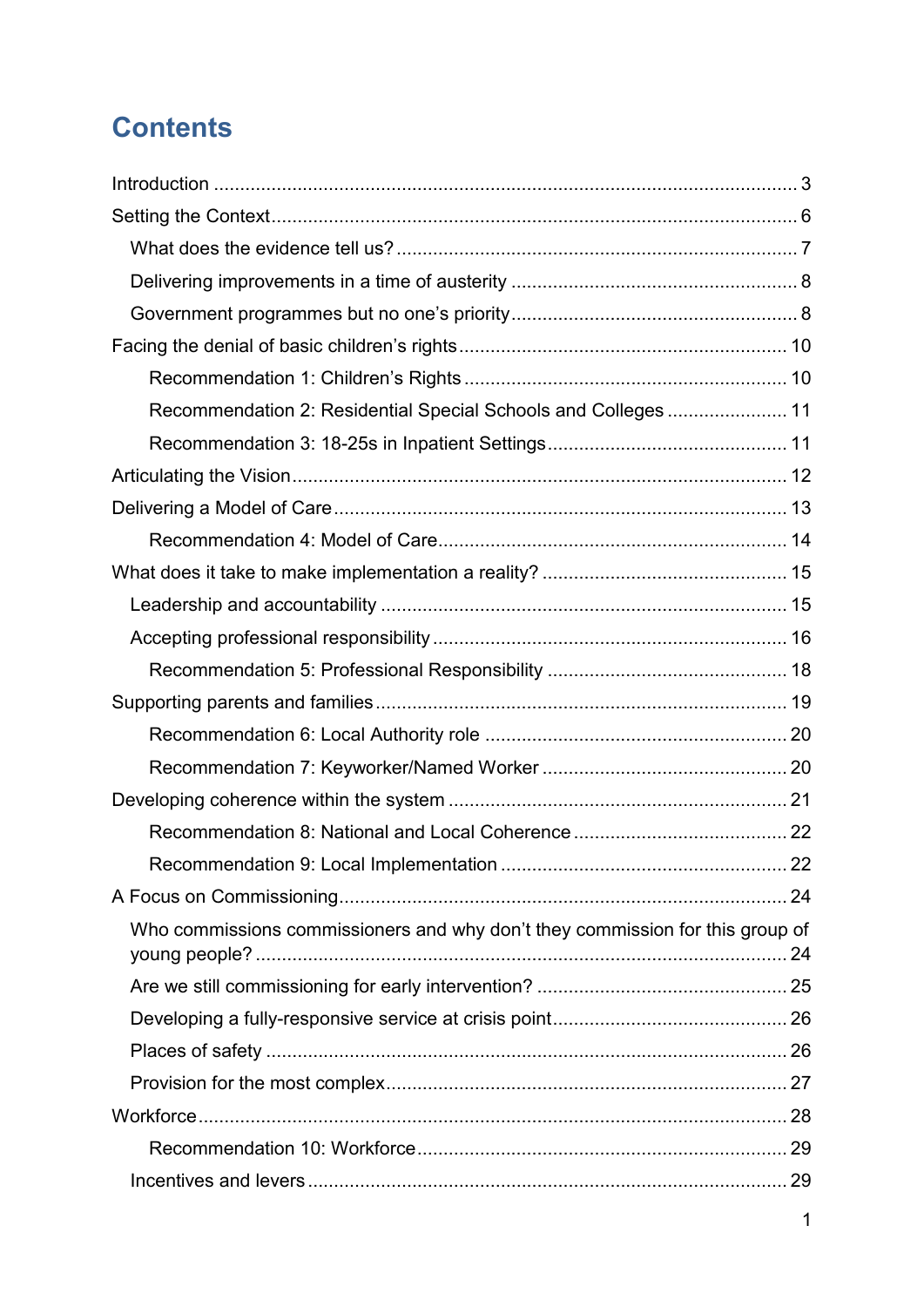| So if the costs are high, how are placements managed and scrutinised?  30 |  |
|---------------------------------------------------------------------------|--|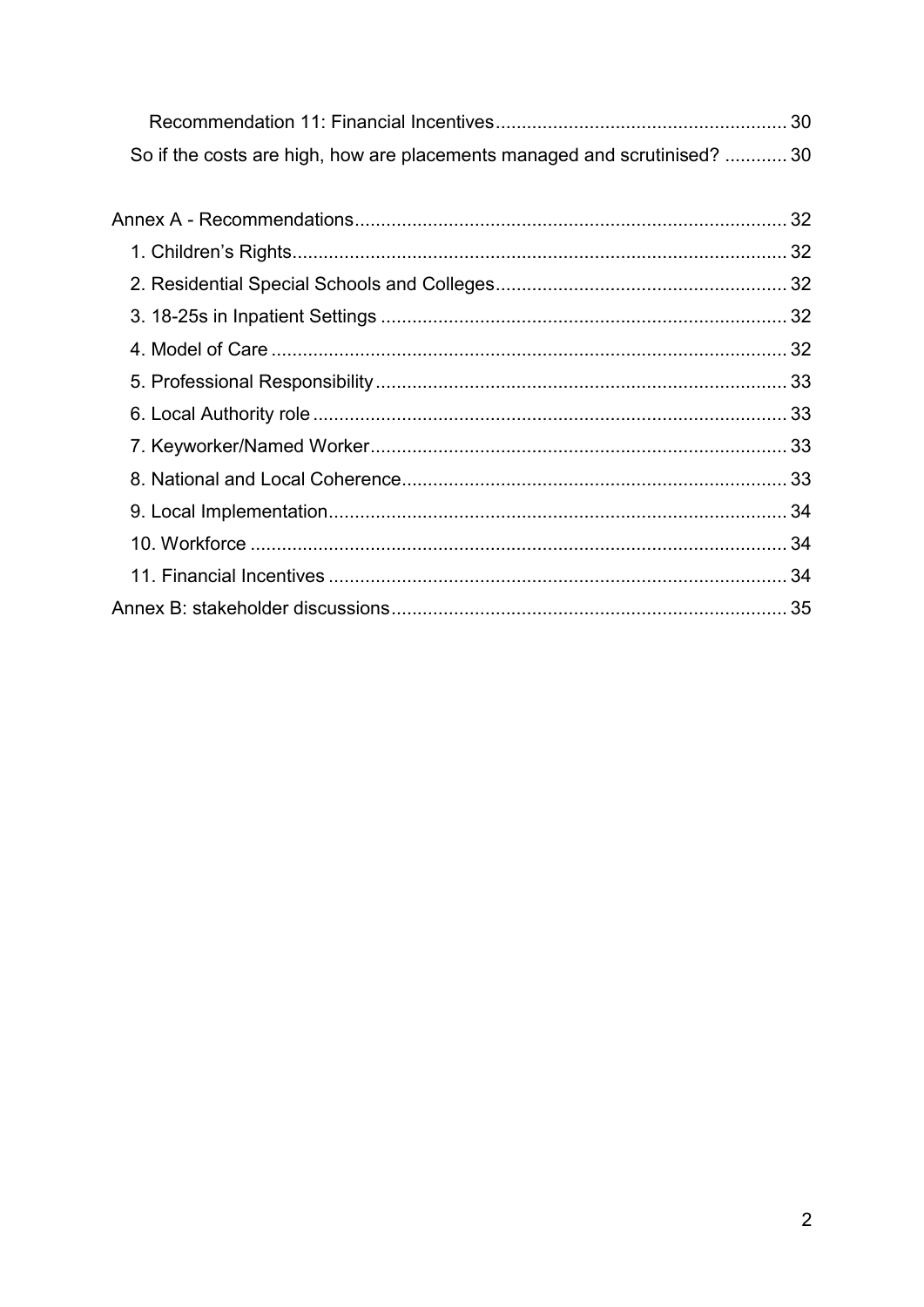# <span id="page-3-0"></span>**Introduction**

**These are our children and they are known. They occur in every area and they often follow a welltrodden pathway out of their local authority area, never to come back.** 



There is a small group of children in every area with significant needs. We know who these children are. We know where they are. They are already in contact with the NHS and Local Authority and there is a broad understanding already of their needs.

This Review was triggered by a small number of individual cases. They focussed public and Ministerial attention on the care, support and treatment provided to the group of children and young people with complex needs (and behaviour that challenges) involving mental health problems and learning disabilities and/ or autism.

Alistair Burt, the then Minister of State for Care and Support, asked in 2016 for a Review to *"take a strategic overview and recommend what practical action can be taken by Government Departments and partners at national level to make the system better able to co-ordinate care, support and treatment for children and young people with complex needs (and behaviour that challenges) involving mental health problems and learning disabilities and/ or autism."* 

The Case Review into the care of one of the individuals that prompted this Review stated that *"There does not need to be another large review to consider how to improve services for children and young people with autism, learning difficulties and or mental health issues."*

I agree. The failure to deliver appropriate care and support is not to do with activity, or interest or commitment but to do with not giving the necessary outcomes for this group of children. During this Review I have worked with key national leaders, clinicians and managers to understand why the issues in relation to these children remain unresolved.

While this Review is a result of recent cases, it should be noted that this is not a recent issue. Almost 20 years ago a committee of the Mental Health Foundation published *Don't Forget Us, Children with Learning Disabilities and Severe Challenging Behaviour* (Mental Health Foundation, 1997). The report provided a clear overview of the issues and challenges and highlighted the need for children to be viewed as children first. More recently part of my role in the *National Service Framework for Children, Young People and Maternity* (Department for Education and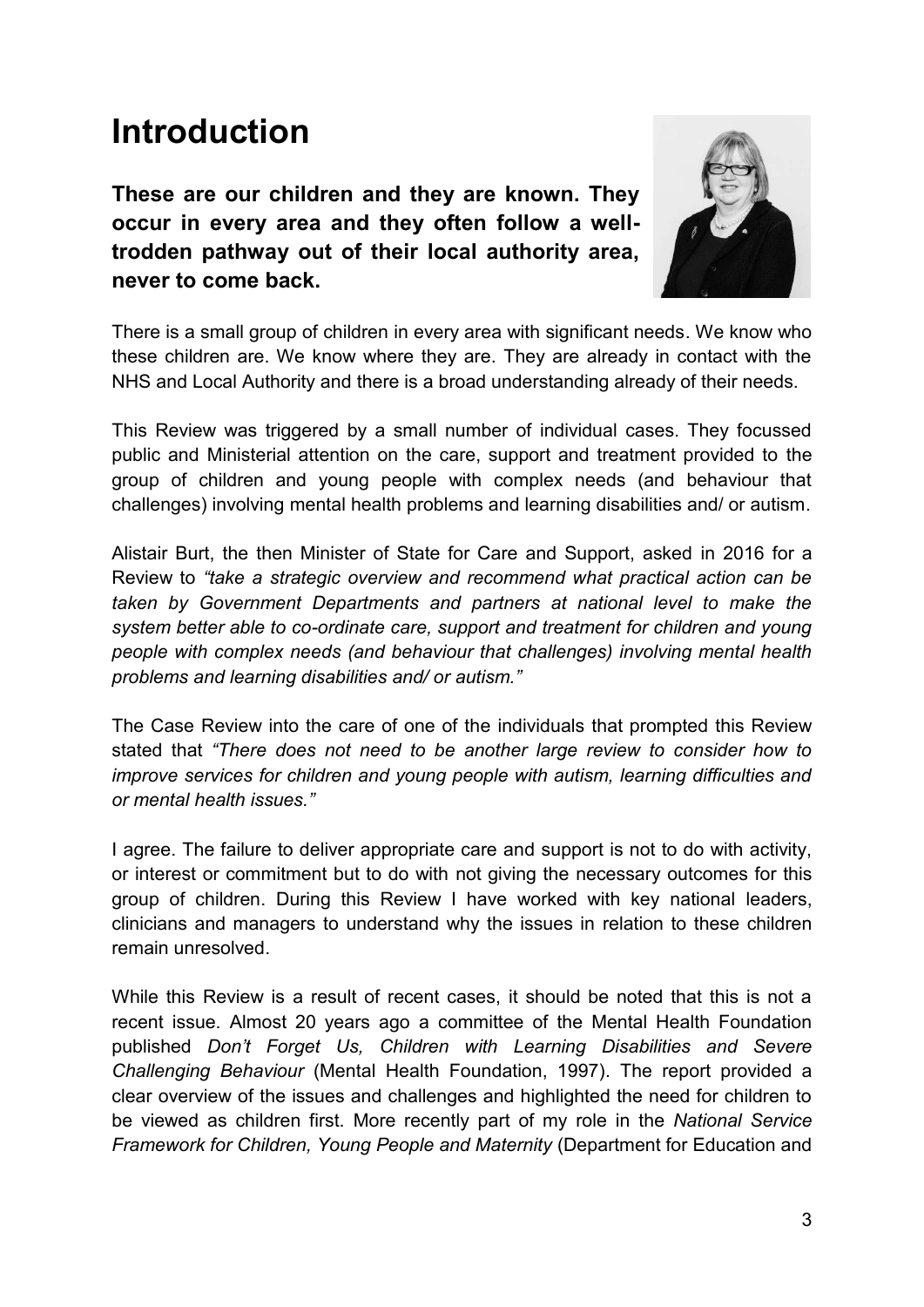Skills/Department of Health,  $2004$ <sup>1</sup> was looking at the needs of this group and understanding how the world of Children and Young People's Mental Health Services (CYPMHS), learning disability services and children's services came together. We didn't get it right then. We haven't got it right now.

When I left practice in 1997, I could walk round my authority looking at small children and knowing that the chances of them going out of the authority area, often to a placement a considerable distance away, aged 11, 12 or 13 was high. Their diagnosis at age two or before was the indicator to the challenges they would face and yet they followed a path which institutionalised them during their teenage years and condemned them to a life hidden from society, away from their families, at huge financial cost to the taxpayer and with very poor outcomes.

That is not to say that all inpatient services are wrong and poor. They are not. Some are exceptional and when they are the right choice for a child at the right time they can make a lifetime of difference. However, when they become a place of last resort they are not being used for assessment or treatment but for warehousing, they act as the long stay hospitals that I thought we had left behind.

So is it too hard? Are they really too complex? Is this the best we can do? It can't be and it isn't. There is enough evidence of good practice in the system to show a different picture. There are too many individuals who want to make a difference for it not to change. This report is about making that change happen everywhere as it is already happening in the best areas, and ensuring that it delivers the best possible benefits for this group of children.

These children are part of our community, not external to it. They are our nieces and nephews, the children of our neighbours and friends. In a very real way they are our children too. We have a responsibility as a community to do the best for these children, to support them in the best possible way in order to allow them to thrive. We need to take that responsibility seriously and believe that our actions can make a difference. One of the things that I feel most strongly about is that at present no one is accountable for this group of children. That is why this report is entitled 'These are our children' and it is why throughout the report I will refer to "our children" not "these children" because it is vital that we all feel responsible for finally bringing them home or supporting them to live lives with their families and communities.

During the course of this Review I received valuable support from officials (Claire Bethel, Karen Gowler, Shain Wells, Gareth James and Colin Startup) at the Department of Health. I would also like to thank all those individuals that gave me their time and shared their experience in assisting me to compile this report. Their names and organisations are listed at Annex B.

 $\overline{a}$ <sup>1</sup> [National Service Framework for Children, Young People and Maternity Services \(2](https://www.gov.uk/government/uploads/system/uploads/attachment_data/file/199952/National_Service_Framework_for_Children_Young_People_and_Maternity_Services_-_Core_Standards.pdf)004).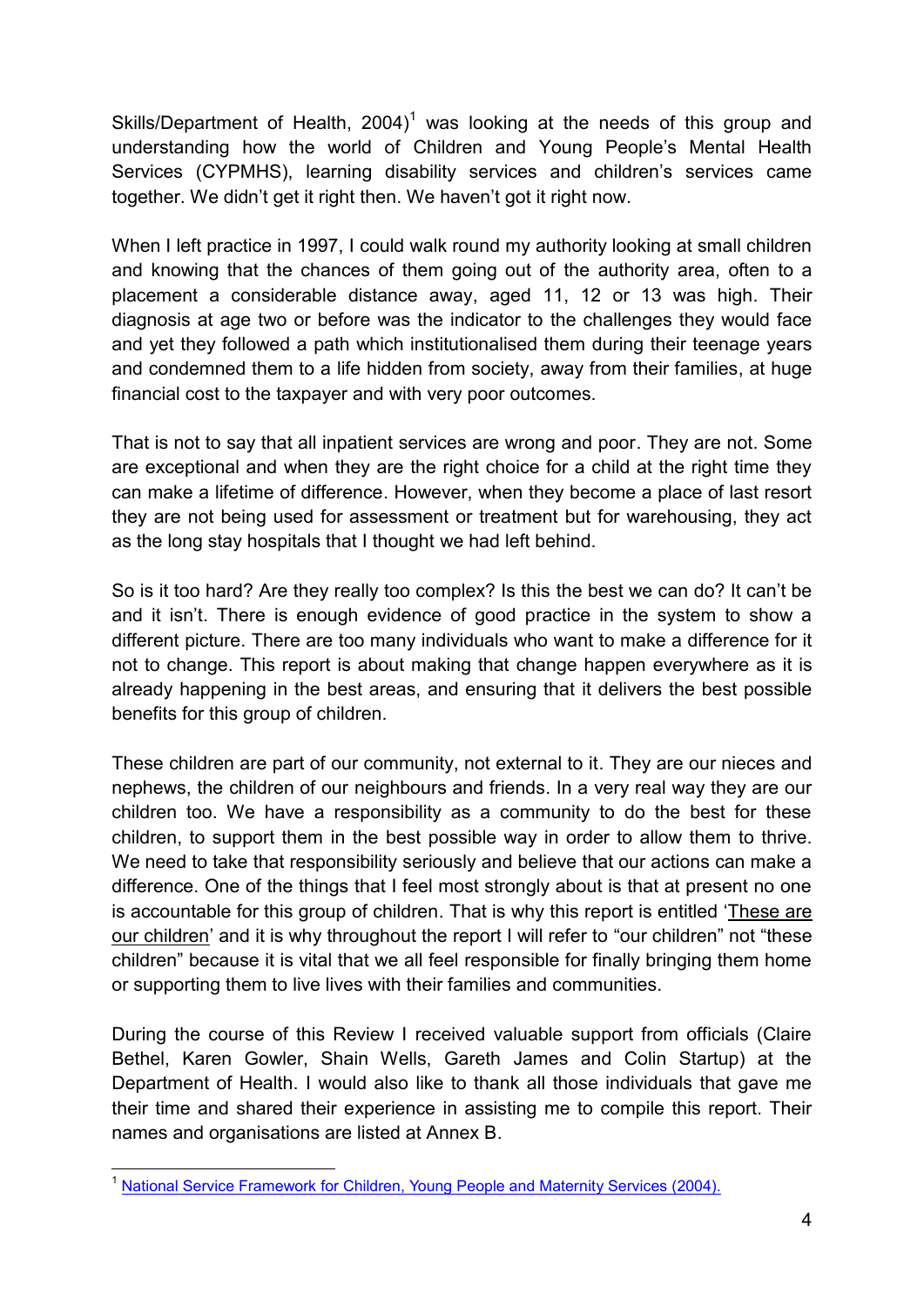It was my task to decide on the recommendations that the report would contain. I tried to be pragmatic and selected recommendations that are deliverable and will make a difference. I accept responsibility for the selection of the recommendations and the text in the report.

Christine Lenelian

**Dame Christine Lenehan,**  Director of the Council for Disabled Children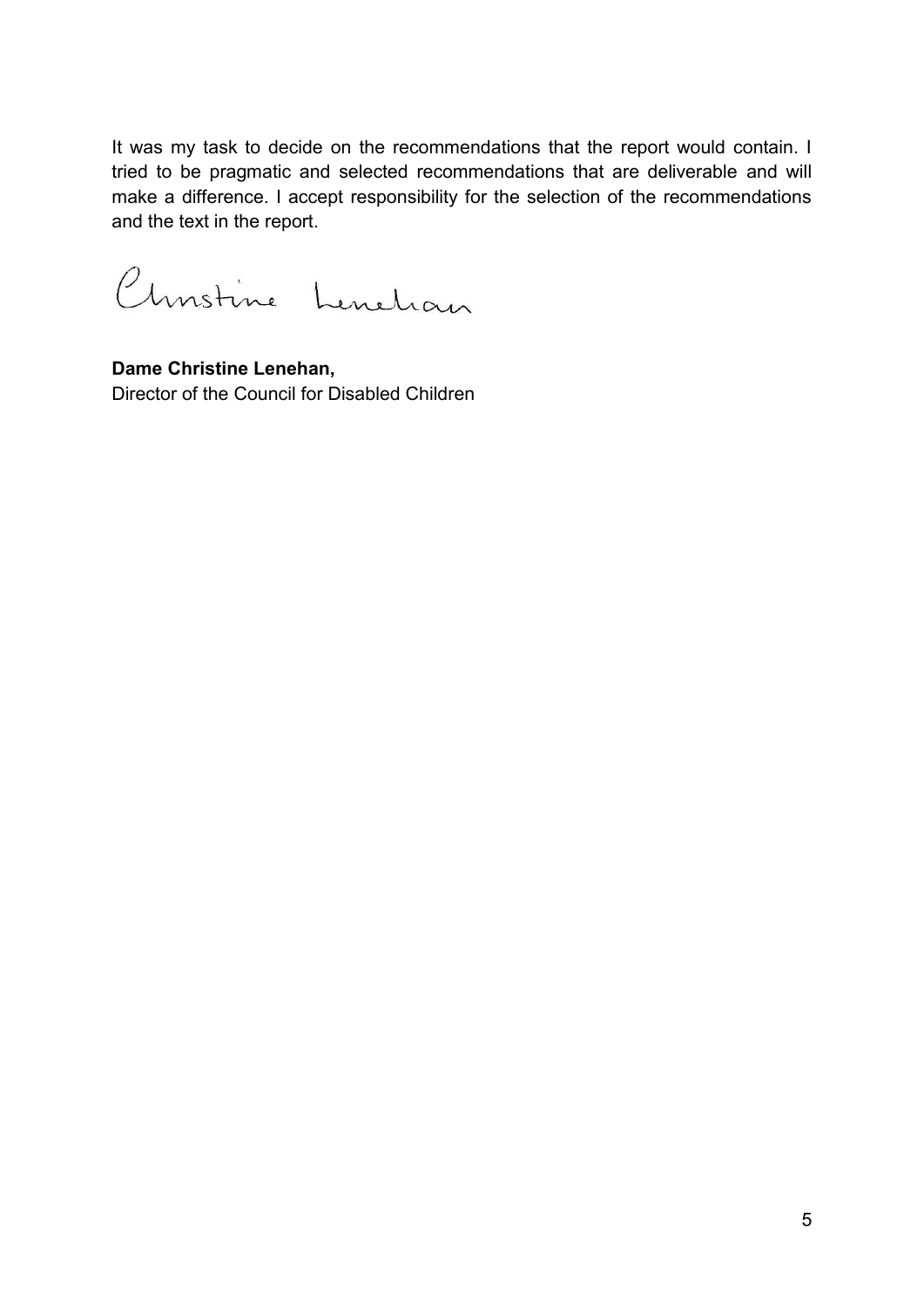# <span id="page-6-0"></span>**Setting the Context**

1. So who are our children? How many of them are there and what do they need to help them thrive?

#### **Definitions**

#### Learning disability and autistic spectrum condition<sup>2</sup>

Learning disability (LD) refers to a significant impairment of general intellectual and adaptive functioning that originates in childhood. *Early Intervention for Children with learning disabilities whose behaviours challenge, The Challenging Behaviour Foundation, 2014.*

2. A child or young person with a learning disability will find it harder than other children to understand, learn and remember new things. They may need more support with everyday activities such as communicating, keeping safe and managing everyday tasks.

3. [Autism](http://www.autism.org.uk/about/what-is/asd.aspx) is a lifelong, developmental disability that affects how a person communicates with and relates to other people, and how they experience the world around them. A term often used to cover the range of conditions on the autistic spectrum is Autistic Spectrum Conditions (ASC).Other terms sometimes used where children may have a learning disability are "special educational needs", "developmental delay", or "complex needs" (where a child also has physical or health needs).

4. Some children have both autism and a learning disability and can therefore need particularly high levels of support.

#### Challenging behaviour $3$

"Behaviour can be described as challenging when it is of such an intensity, frequency or duration as to threaten the quality of life and/or the physical safety of the individual or others and is likely to lead to responses that are restrictive, aversive or result in exclusion."

*Challenging Behaviour: A Unified Approach, 2016*

 $\overline{a}$ 2 *[Early Intervention for Children with learning disabilities whose behaviours challenge \(](http://www.bacdis.org.uk/publications/documents/EIPBriefingPaper.pdf)*CDC / [Challenging Behaviour Foundation, 2014\)](http://www.bacdis.org.uk/publications/documents/EIPBriefingPaper.pdf)

<sup>3</sup> *[Challenging Behaviour: A Unified Approach](http://www.rcpsych.ac.uk/pdf/FR_ID_08.pdf)* (Learning Disabilities Professional Senate, April 2016).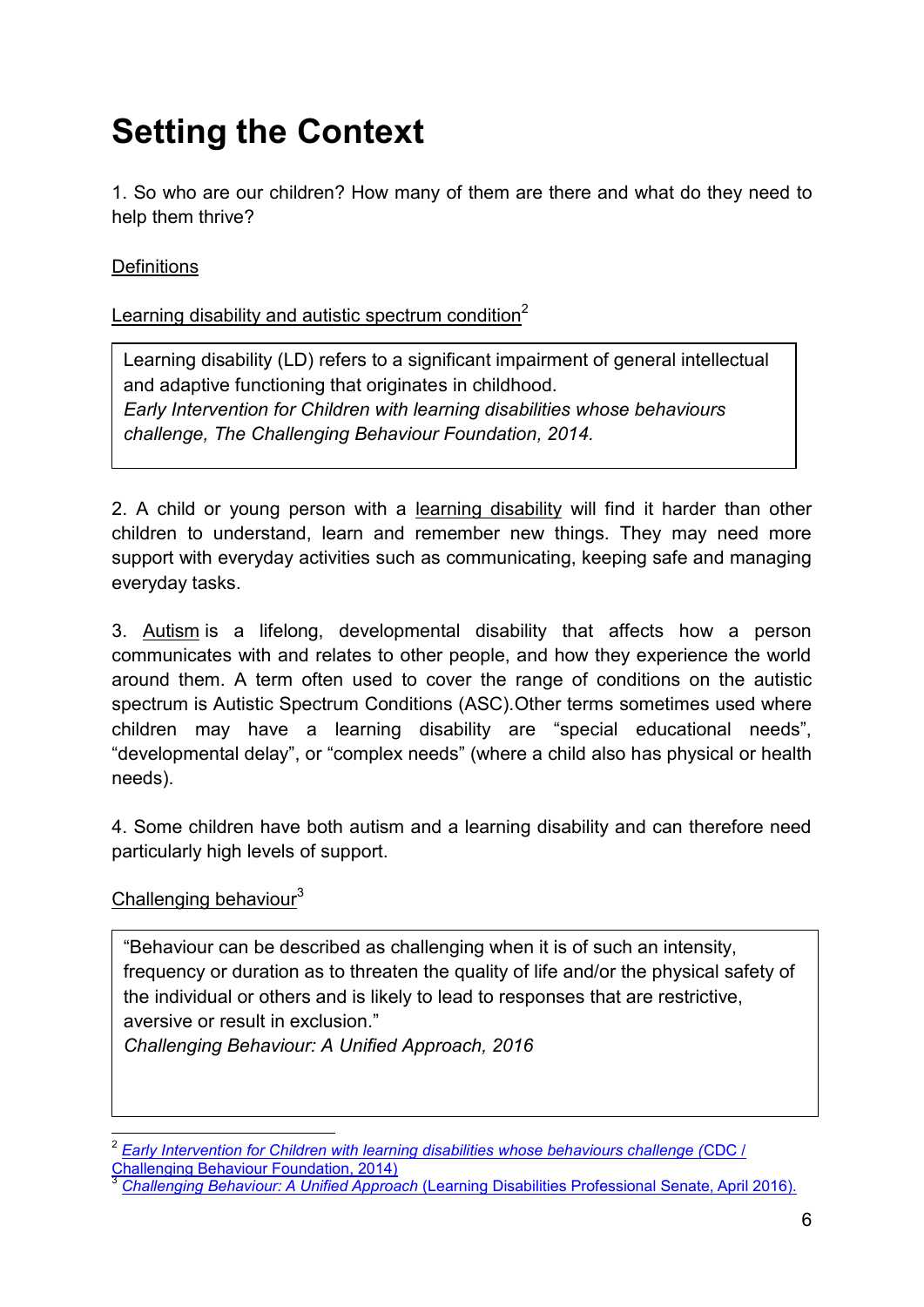5. Most parents and professionals experience behaviours from children which challenge them at times. This is usually a phase which children grow out of as they develop new skills. It is harder for children with learning disabilities or autism to develop the communication and social skills which other children use to get them what they want and need. This may mean that their behaviours are much more challenging and they are unlikely to "grow out" of those behaviours on their own without skilled support to get their needs met in a different way.

6. Other terms sometimes used are "behaviour difficulties", "behaviour problems" or "behavioural, emotional or social difficulties" This report uses the term "challenging behaviour" when talking about children with learning disabilities and autism, as it is the behaviour which is challenging, not the child.

7. When the system does not meet children's needs, we know they are at greater risk of social exclusion, prolonged admission to hospital, deprivation, physical harm, abuse, misdiagnosis, exposure to ineffective interventions, and failure to access evidence-based interventions.<sup>4</sup>

8. Our children experience many or all of these. They have a set of needs which has the same effect of their health, happiness and wellbeing as a complex physical health condition and their care and support should reflect that.

# <span id="page-7-0"></span>**What does the evidence tell us?**

9. At least 2.5% of the general UK population has a learning disability that means they will need specialist services at some point in their childhood (Emerson & Hatton, 2008). Nearly 40% of this group will experience significant psychiatric disorder, compared with less than 10% of those without a learning disability (Emerson & Hatton, 2007). This seems to be a consequence of innate factors that confer vulnerability, compounded by a range of external factors

|           | Factors contributing to mental health problems in this population                                                                                                                                                                                                                                                             |  |  |
|-----------|-------------------------------------------------------------------------------------------------------------------------------------------------------------------------------------------------------------------------------------------------------------------------------------------------------------------------------|--|--|
| $\bullet$ | <b>Communication difficulties</b><br>Limited coping strategies and social skills<br><b>Coexistent disorders</b><br>* Neurodevelopmental disorder – notably ASD and ADHD<br>* Psychiatric disorder – emotional disorder and psychosis<br>* Physical health problems - epilepsy, immunological difficulties, sleep<br>disorders |  |  |
| $\bullet$ | Child abuse (exposure to violence including bullying, abuse and neglect)<br>Out-of-home care (e.g. fostering, institutional placement)<br>Socioeconomic deprivation                                                                                                                                                           |  |  |

<sup>4</sup> [McGill, P., & Poynter, J. \(2012\). High cost residential placements for adults with intellectual](https://www.ncbi.nlm.nih.gov/pubmed/23055291)  disabilities. *[Journal of Applied Research in Intellectual Disabilities, 25](https://www.ncbi.nlm.nih.gov/pubmed/23055291)*, 584-587 (abstract).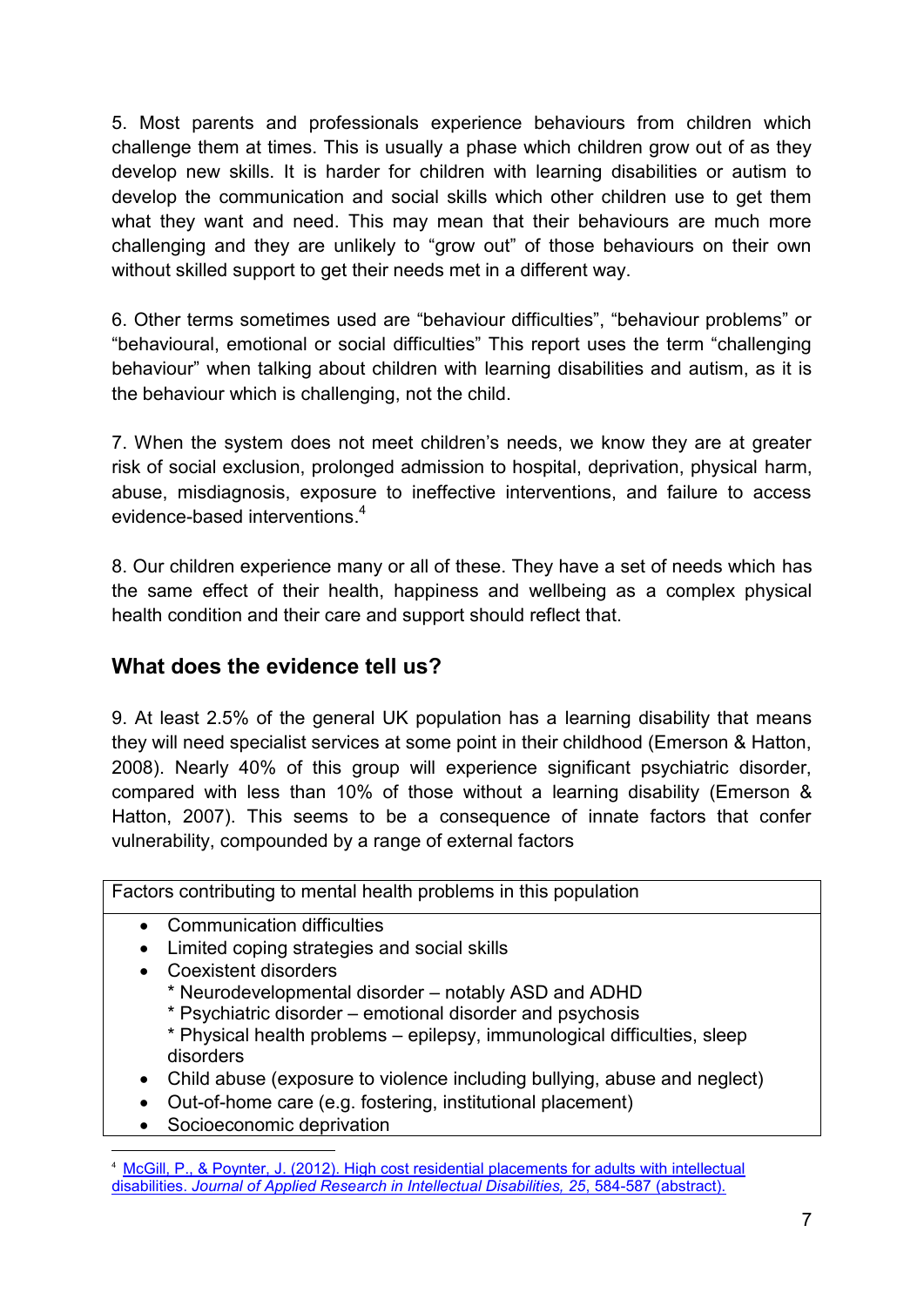- Inadequate educational provision and supportive services (e.g. a lack of local residential projects, such as respite provision and residential schooling)
- A remote, rural population
- Adverse life events

(Emerson, 2015)

# <span id="page-8-0"></span>**Delivering improvements in a time of austerity**

10. The evidence shows us that our group of children tend to be in poorer families and live in challenging circumstances. Even for more affluent and settled families the cuts in local authority support services are biting hard. The loss of local authority early intervention and short breaks services affects our group of children disproportionately. The concurrent pressures on early intervention and particularly prevention services in community health and CYPMHS adds a layer that leads inevitably to higher financial costs and crisis services. This leads to a process where our group of children are escalated through tiers of service as gaps occur and the result is significant pressure on inpatient facilities and a lack of community services for children to return to.

11. Over the course of this Review I have taken repeated evidence of inpatient costs for individual children averaging at £1million per child every three years. Throughout the development of this report I asked each interviewee "What does a post-ATU (Assessment and Treatment Unit) placement look like?" The answer that I got was that they rarely exist and are not being developed, which is one of the reasons that our children can get "stuck" in ATUs. We have created a one way street for children which will mean a lifetime at substantial cost to the taxpayer for some very poor outcomes.

# <span id="page-8-1"></span>**Government programmes but no one's priority**

12. This is not a group of children and young people that is ignored by Government programmes and priorities. The challenge is that everybody's business becomes noone's priority. These children need to become our children.

13. Programmes that cover or are relevant to our group of children and young people include:

- $\bullet$  Integrated Personalised Commissioning<sup>5</sup> and personal health budgets;
- Transforming Care; $6$
- Children and Young People's Mental Health Transformation Programme, which includes the development of a generic pathway for

<sup>&</sup>lt;u>-</u><br><sup>5</sup> [Integrated Personalised Commissioning](https://www.england.nhs.uk/commissioning/ipc/)

<sup>&</sup>lt;sup>6</sup> [Transforming Care](https://www.england.nhs.uk/learningdisabilities/care)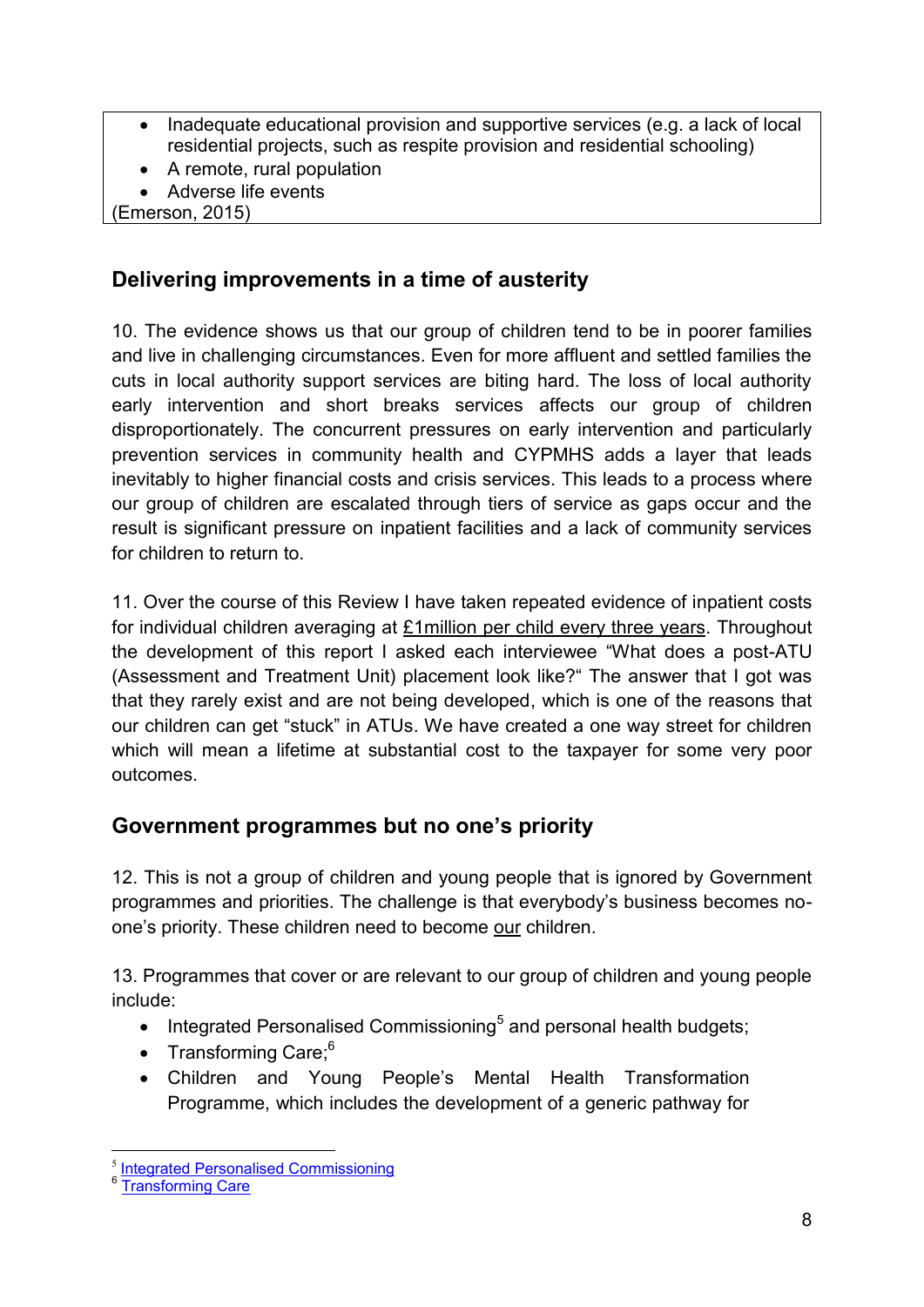children and young people's mental health across the spectrum of mental health needs;

- Review of inpatient children and young people's mental health services;
- The commissioning of a children's pathway;
- Challenging Behaviour Foundation (CBF(/Council for Disabled Children (CDC) Early Intervention Programme and the Paving the Way website;
- Children's Continuing Care Review;
- Residential care in England,<sup>7</sup> Sir Martin Narey's independent review of children's residential care in England; and.
- The SEND (Special Educational Needs and Disabilities) reforms.

<span id="page-9-0"></span>14. These programmes build on significant sporadic activity over the years, which has accelerated since the abuse of people with learning disabilities was uncovered at Winterbourne View. All of these activities have investment, energy and creativity attached to them. All of them recognise a problem, but together they have not added up to a definitive strategy. Despite the best endeavours of leaders, clinicians and managers at a range of levels these activities have not been coherent and so have not delivered effective solutions. This report looks at moving forward to a solution that pulls together the parts to form a coherent whole. .

 $\overline{a}$ <sup>7</sup> Residential Care in England Report of Sir Martin Narey's independent review of children's residential [care \(July 2016\)](https://www.gov.uk/government/uploads/system/uploads/attachment_data/file/534560/Residential-Care-in-England-Sir-Martin-Narey-July-2016.pdf)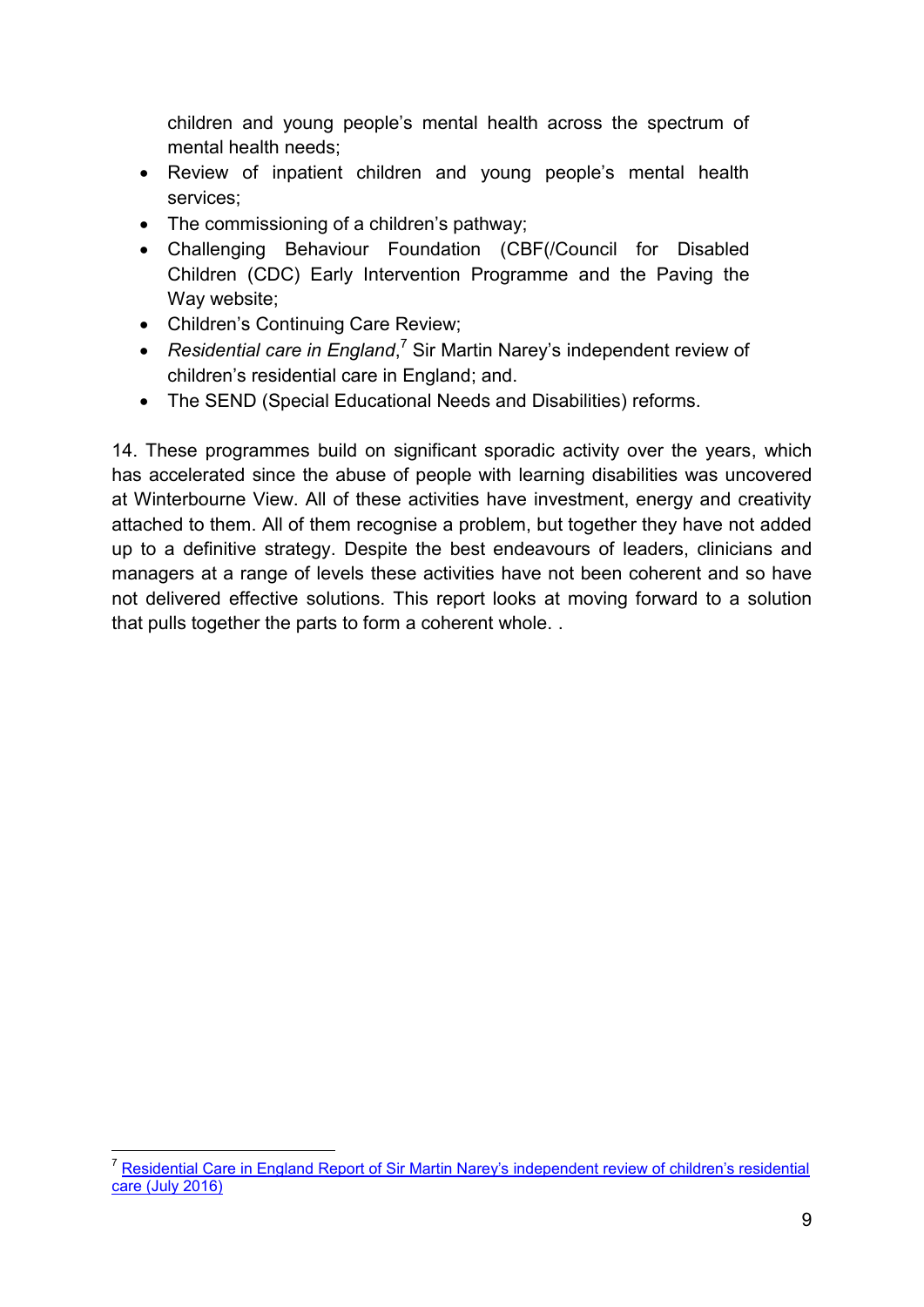# **Facing the denial of basic children's rights**

15. It is important that where we start is with understanding the humanity of the children and young people we deal with.

16. Recent scandals such as Winterbourne View, Mid-Staffordshire, and instances of sustained sexual exploitation of children, have reminded us that when we believe that the people we interact with are less than fully human we build a culture which leads to degradation and abuse. While I do not wish to paint a picture that is worse than it is it's important to remember that many of our group of children remain denied the basic rights of childhood, a loving family environment, a full education, and a right to develop and move towards adulthood within a community, whatever the right community looks like for them. Tackling this denial of rights should be fundamental to our thinking and tested against what action we decide. Otherwise we quickly retreat into deciding a new 'normal', where a different set of values apply, where what is expected for all children is not available for our children, because they are not seen as children any more but as patients, or problems to be solved. This view has to be challenged. We must meet our obligations under the *United Nations Convention on*  the Rights of the Child<sup>8</sup> which obligate us to ensure that the best interests of the child are a top priority in all decisions and actions, that every child has the right to the best possible health, and that they develop to their full potential.

#### <span id="page-10-0"></span>**Recommendation 1: Children's Rights**

**That our children deserve to have their rights promoted, their voices heard and develop to their full potential as per our obligations under the** *United Nations Convention on the Rights of the Child***. In order to do this at a national level:** 

- **a. The Department of Health should set an example through ensuring that parity of esteem between mental and physical health becomes a reality;**
- **b. NHS England should ensure they are recognised specifically within work on the NHS constitution;**
- **c. Public Health England should ensure they are recognised specifically within work on the review of the** *You're Welcome* **Standards;**
- **d. The Department for Education should ensure their rights are promoted as part of the Residential Special Schools work and the wider work on vulnerable children; and**
- **e. At a local level, commissioning and delivery of all services for our children should acknowledge and respect their right to a childhood.**

<sup>&</sup>lt;u>.</u> <sup>8</sup> [United Nations Convention on the Rights of the Child](https://www.unicef.org.uk/what-we-do/un-convention-child-rights/)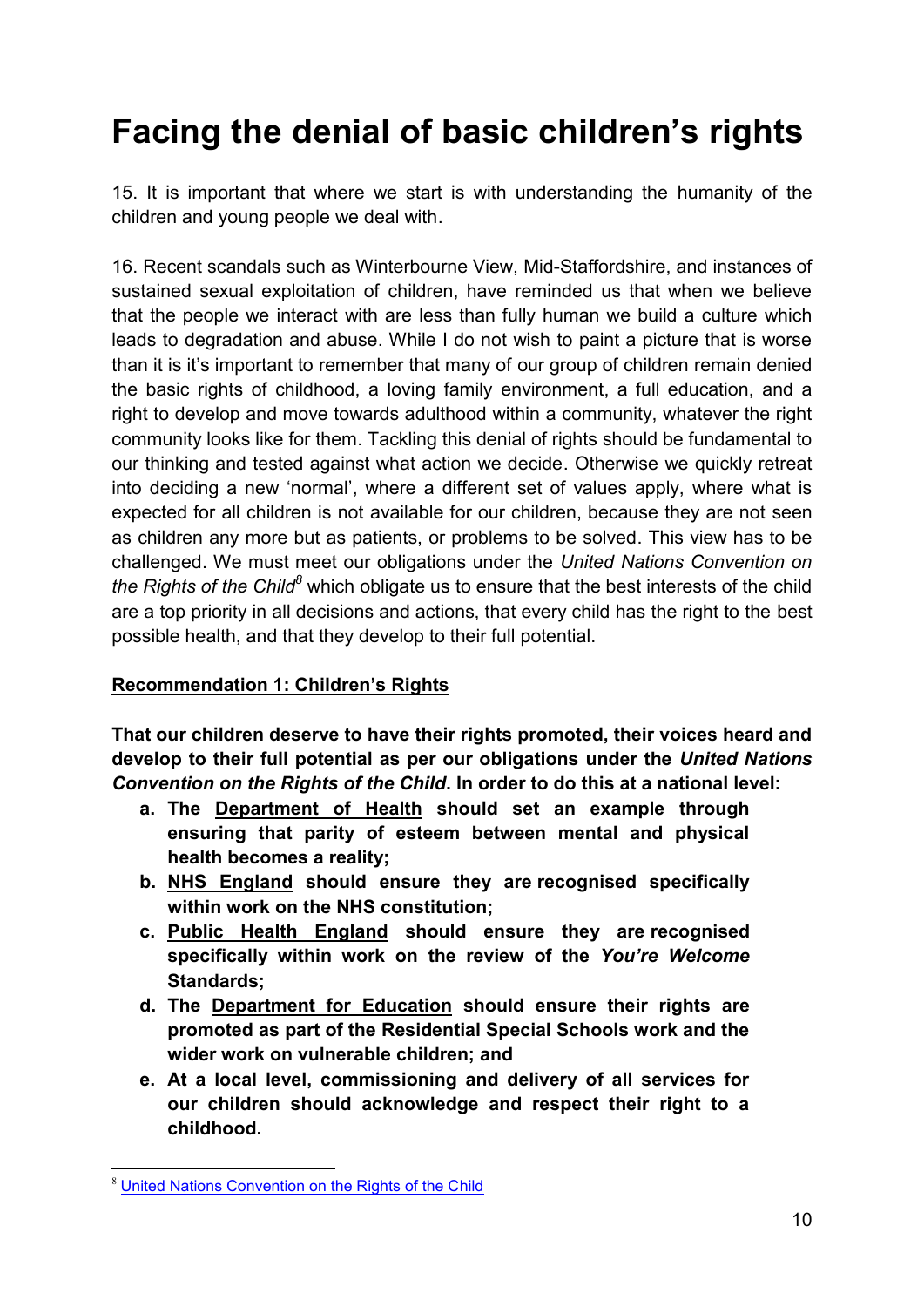17. In the course of the Review I heard about young people who had spent the weekend in Accident and Emergency (A&E) following a crisis, because there was no alternative. I heard of a young man spending 6 months in an inpatient unit a long way from home because his local area could not agree a funding package to bring him home. I heard of another young person who spent months living in a single room with no access to toilet or washing facilities because staff did not understand how to work with him. I also heard from hard-pressed managers of services who knew they were not doing their best for young people but didn't know what the alternative was. The few cases that get a national profile are important in that they highlight the sort of difficulties that our group of children and young people encounter, but from what I heard they were not unusual.

18. A senior manager reflected on a panel which had been pleased to agree a solution for an 11 year old which involved him living full time in a residential school a long way from home. "*It can't be right, can it*?", he said and the answer is no, it can't. We wouldn't make that decision for a child without these needs; it would not be seen as acceptable.

#### <span id="page-11-0"></span>**Recommendation 2: Residential Special Schools and Colleges**

**I recommend that following the concerns raised throughout this Review, a separate piece of work should be undertaken to look at the role of Residential Special Schools and Colleges for this group of children. This Review should be led by the Department for Education but supported by the Department of Health, NHS England and Public Health England.** 

#### <span id="page-11-1"></span>**Recommendation 3: 18-25s in Inpatient Settings**

<span id="page-11-2"></span>**I recommend that the Department of Health, Department for Education and NHS England undertake an urgent review into the needs of the young people aged 18-25 covered by the Review currently in inpatient provision (whether they are in acute inpatient, mental health or learning disability beds). The Review should look at numbers, routes of admission and destinations to ensure this group of young people do not face a lifelong future in institutional care and we stop under-18s becoming the next adult inpatient cohort.**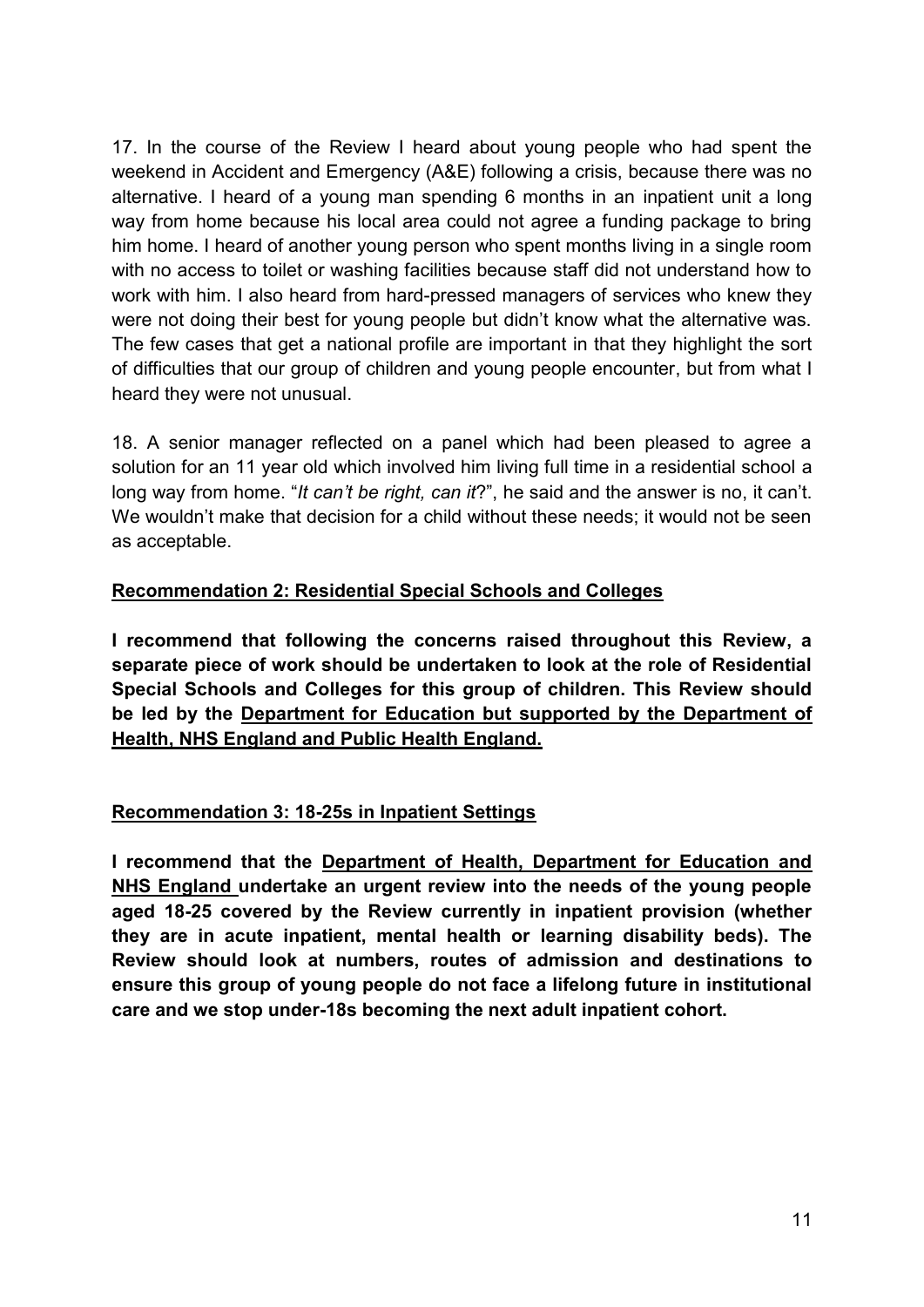# **Articulating the Vision**

19. The managers/clinicians I spoke to throughout this Review were passionate, committed and enthusiastic. Their desire to do their best was not in doubt, but it was difficult to see a clearly articulated vision for the outcomes for our group of children's lives and, therefore, the service interventions needed to support those outcomes. We have to build, articulate and test a vision which is about:

- valuing each young person and respecting their right to childhood;
- providing appropriate support at the right stage, at the right level, in order to help them access a full community life;
- understanding children as part of their family and providing support for the whole family; and
- understanding that all children and young people, whatever their level of impairment, communicate and have a right to be heard.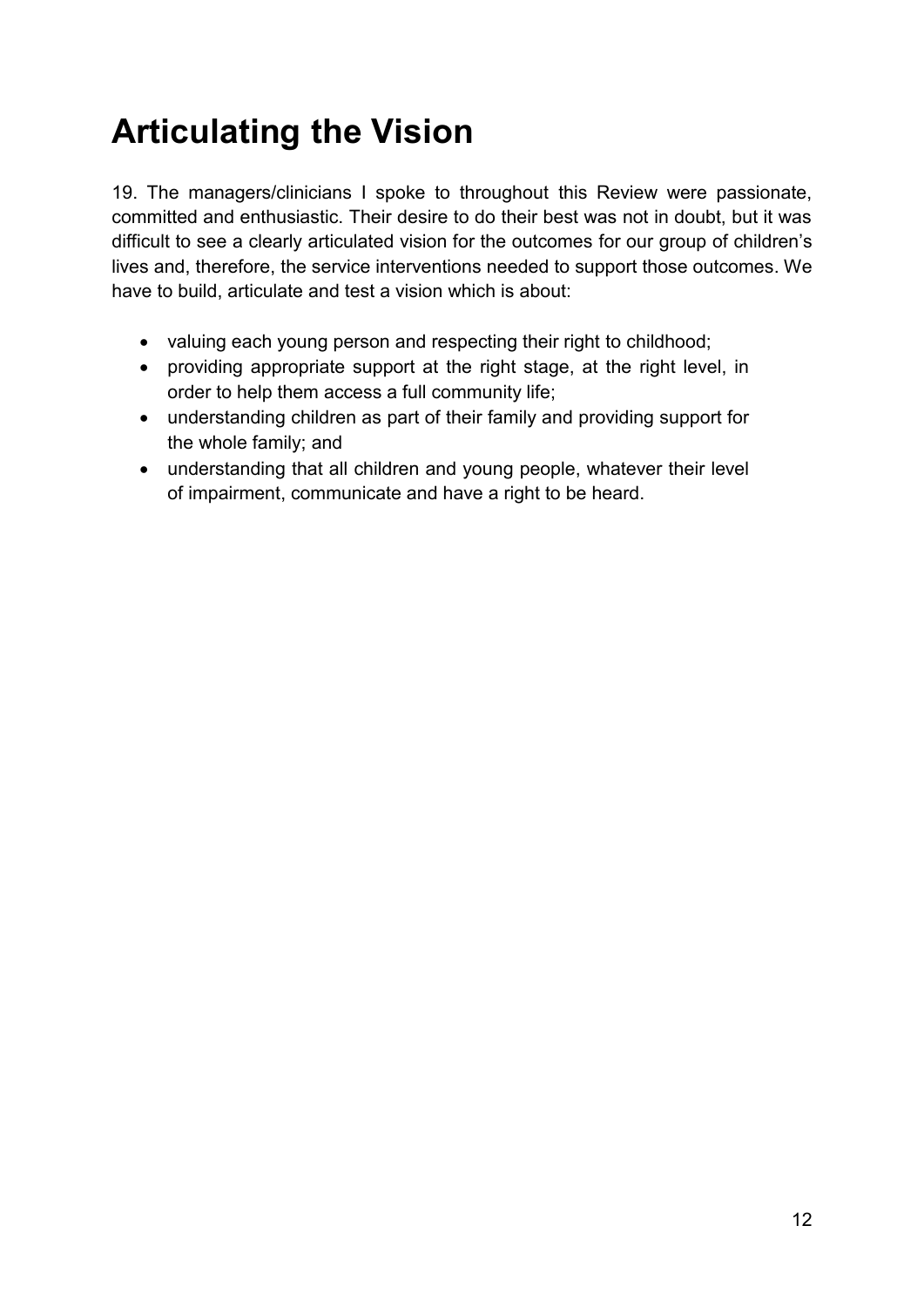# <span id="page-13-0"></span>**Delivering a Model of Care**

20. At a philosophical level there is a strong degree of consensus as to what a good model of care should look like. A service should provide:

- Early diagnosis:
- Post-diagnosis support including specialist parenting classes;
- Strong early links with education services;
- An agreed CYPMHS (children and Young People's Mental Health Services)/Learning Disability approach which is focussed on prevention/early intervention and which involves schools;
- A Positive Behaviour Support programme which is consistent across settings;
- An early warning system potentially linked to key worker/named clinician models;
- Family support which looks at the whole family;
- Wrap-around support which looks at good multi-agency intervention approaches;
- Education which recognises and understands behaviour as a form of communication and seeks to fully include the child in school life, in the least restrictive way;
- Education, Health and Care (EHC) plans which are a genuine vehicle for bringing "whole child" planning together which take a whole life approach and focus on what matters to the child and their family;
- Good therapeutic short breaks service which provide positive opportunities for young people and support in management to caregivers and others;
- Joint commissioned residential services which should have both health/education and care inputs and serve as an outreach support service.
- An Intensive support service to manage crisis and support community living; and
- An understanding of the additional effective role that inpatient units play.

21. The operationalisation of the model needs more thinking. The issue is that it does not exist in practice except in small parts of individual services.

22. In order to provide the range of support needed there needs to be ownership underpinned by clear joint agency commitment at the highest level with cross-agency agreements on access to the service, costs and funding.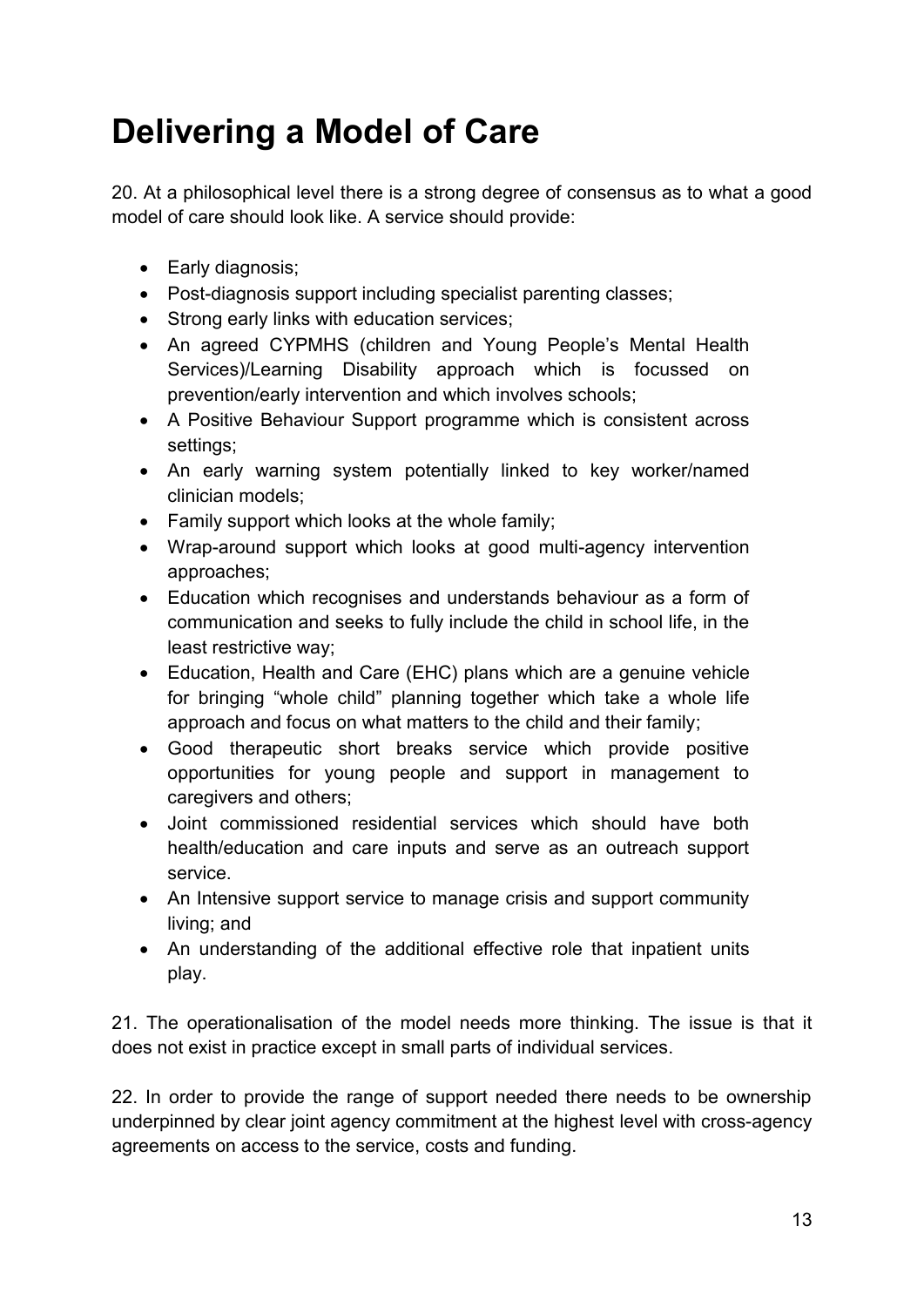23. I asked staff who ran successful models why those models worked. One service said:

"*Success needs strong commissioning relationships. Key to these is a strong parental engagement and models based on being respectful to families. We work on family partnerships at the heart of our model. We use collaborative practice and then add the technical skills that are needed. We work closely with looked after children's teams and attachment issues – looking at cross learning. Links with adult mental health are key and often needed to support parents*.

"*Our aim is to keep children at home and in the community. This has to start before school and work through childhood. Commissioning partnerships are key and must be multi agency and involve psychiatry, community nurses, speech and language etc. and it must have a specialist team and family support worker. You have to resource these services to succeed and that means a team big enough to deliver the variety of skills and interventions. The link and partnership with social care is critical. Part of the work is links to adolescence and working closely with the local Safeguarding Board. We need to really understand what supports families and schools to cope*."

24. There is a real opportunity now to tie some of the development of services into the STP (Sustainability and Transformation Plans) footprints and link the work to what is happening in wider LA footprints such as that in Greater Manchester.

25. The Strategic Director for Children and Adult Services, Salford, which is the lead authority in the Greater Manchester Combined Authority (GMCA), told me:

*"We could look at different commissioning footprints. We are already looking at a LAC sufficiency strategy and this would fit with that alongside a work stream on education and placement planning. There are opportunities as the work develops."* 

#### <span id="page-14-0"></span>**Recommendation 4: Model of Care**

**I recommend that NHS England work with the Department for Education, Transforming Care Partnerships, the Association of Directors of Children's Services, and the Local Government Association to develop an effective model of care for these children and young people, particularly post-ATU (Assessment and Treatment Unit), so that other areas can see what can be achieved and rolled out. This work should include an emphasis on transition both out of the ATU and - where relevant - to adult services.**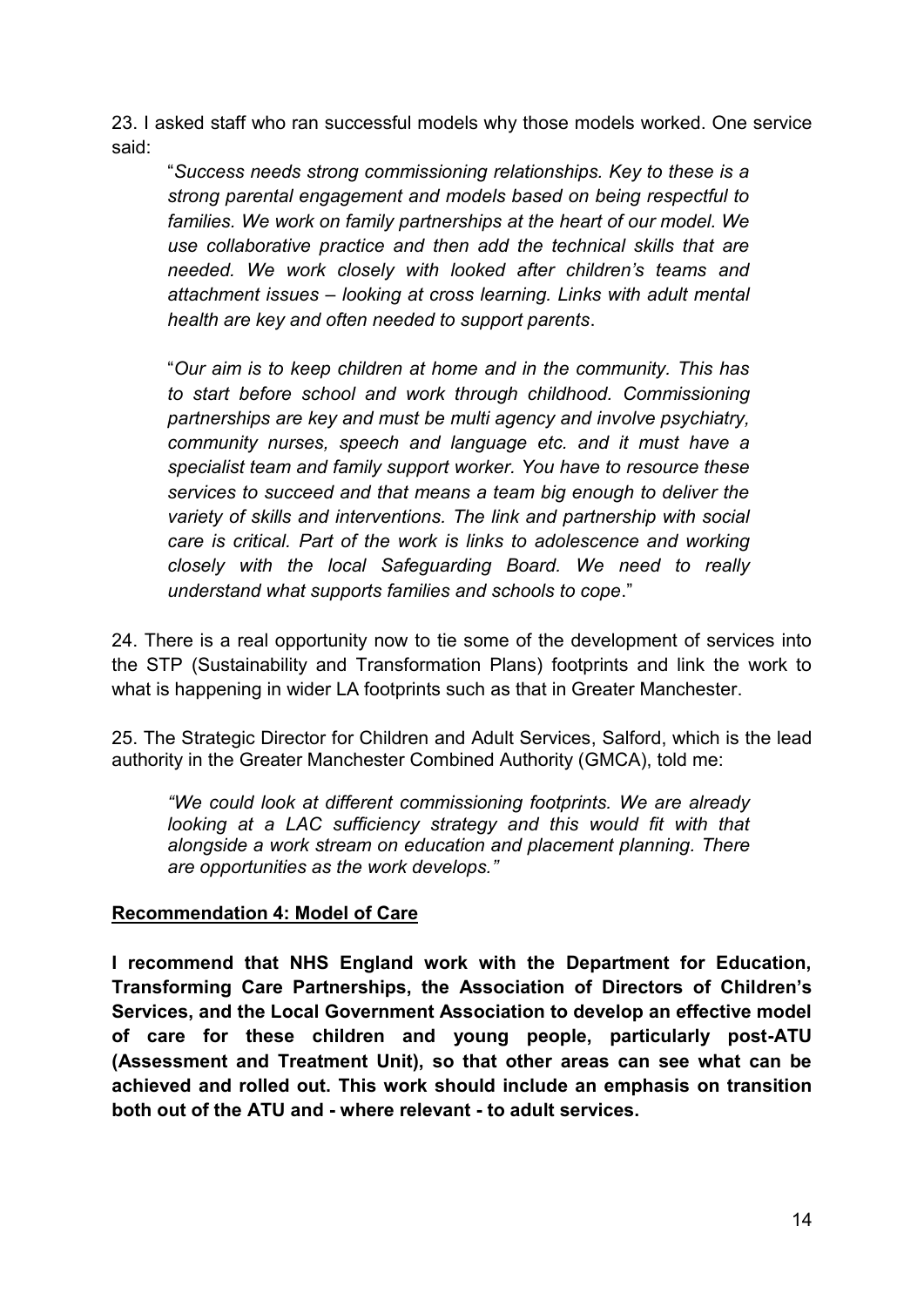# <span id="page-15-0"></span>**What does it take to make implementation a reality?**

### <span id="page-15-1"></span>**Leadership and accountability**

26. There currently appears to be no line of sight for our group of children through the system. The way the system is structured reinforces the status quo. The fragmentation across three statutory agencies builds inertia within them and breeds a lack of ownership. There are perverse incentives built into the system which reinforces agencies to take a partial view. Throughout the Review I was told:

"*There is no one place for support and oversight for this group. There are difficulties in managing cultures/working arrangements to enable a co-ordinated approach*."

27. In many areas each agency believed that the other should be more engaged, more proactive, more responsible. This was even the case when I spoke to all partners in a locality.

28. Within the NHS or wider system there was no single point of accountability, either at national or local levels. There were both managers and clinicians who believed that they had responsibility but there was no collective ownership. One area brought agencies together to review with the mantra that "these are our children, our collective responsibility", but this seemed rare.

29. This challenge was reflected in a lack of momentum in the system and no single identifiable focus on the child's journey throughout it.

30. Our group of children cry out for a cross-government, cross-system approach. They are small in number, easily identifiable and very expensive. They should sit at the heart of joint commissioning and yet they don't. Why not? The small number in each area means that they never reach a critical mass for commissioning and they are dealt with on an individual basis and placed into a system which has patchy provision, usually a long way from home.

31. If this group are not made a national focus for action and accepted as a crossgovernment priority then nothing will change. Children with these needs will not go away, and we cannot claim to be effectively planning services based on needs if we pretend they don't exist just because meeting their needs is hard.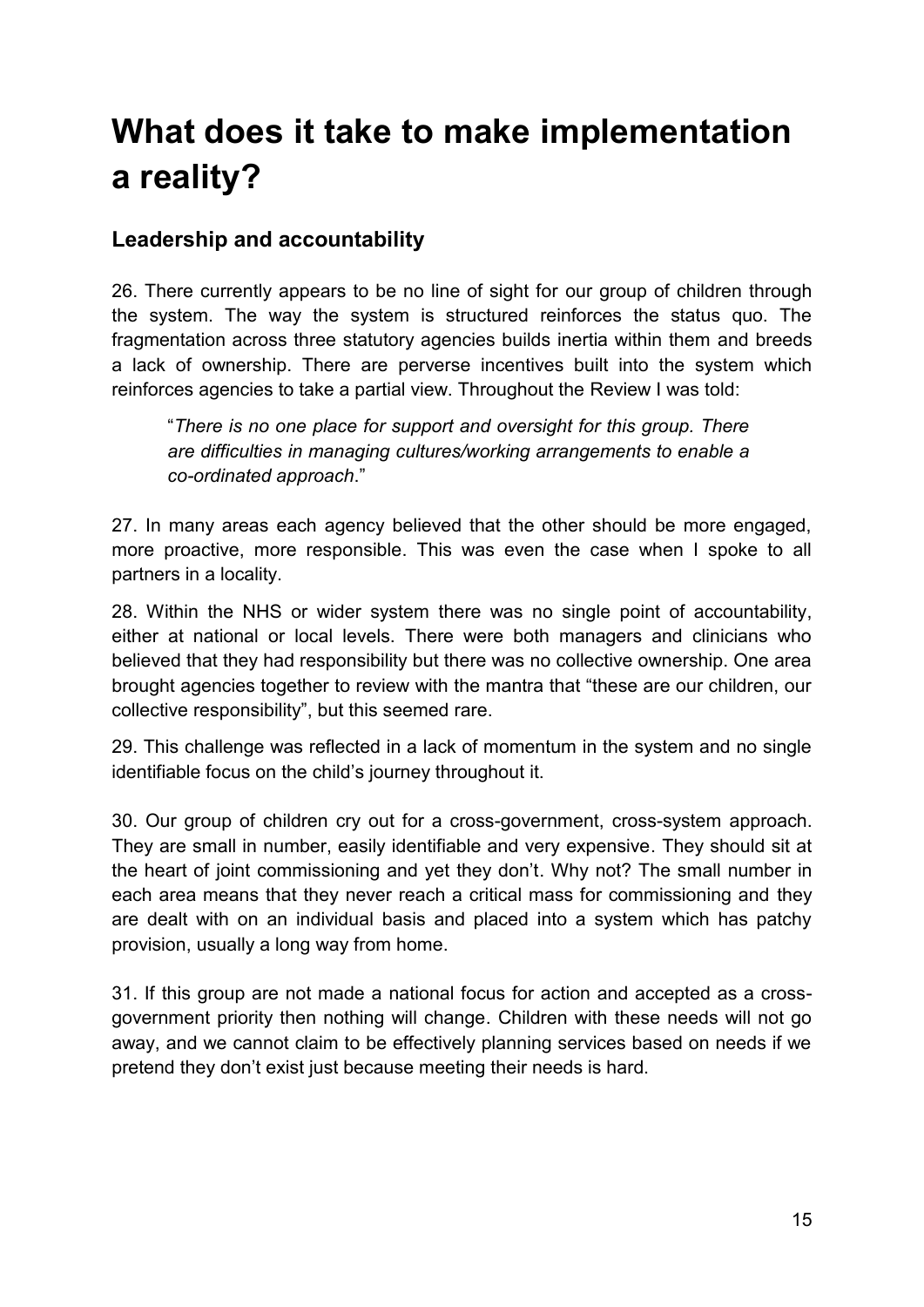# <span id="page-16-0"></span>**Accepting professional responsibility**

32. The continuing philosophical debates about causation and treatment of challenging behaviour is one of the main reasons that children fall between gaps and fail to get access to appropriate services. The system has a number of built-in barriers which restrict access to supportive interventions. Added to this, our children are complex in their needs and their presentation and they do not always fit individual labels of autism/ learning disability/ neuro developmental disability/challenging behaviour /mental health. It is more likely that they have a combination which does not fit neatly into any one team's existing definitions for service. Furthermore, mental health problems frequently don't manifest themselves until adolescence adding to the difficulties in getting clear diagnosis.

33. As one clinician said:

.

"*The criteria for community services should be needs-based, not IQbased*."

34. While the above issues are a challenge, particularly to health, they impact on wider multi-agency activity. Interviewees talked about a lack of mutual respect between education and CYPMHS and a lack of clarity in terms of who does what. A number of social care services have also adopted an "access at diagnosis approach" and this can exclude some of the most complex cases, where diagnosis can take significant time and where a care pathway may not be clear.

35. Case studies from the Challenging Behaviour Foundation/Council for Disabled Children Early Intervention Project provide further information.

36. For example, in one local area even where they have a great positive behaviour support service for children:-

*"The team did not have capacity to support those with less severe levels of challenging behaviour (no early intervention team) and there was nothing for young people with autism but no learning disability. One family of a 13 year old boy with autism were told by Social Services to call the police and although they were reluctant they had to call the police 47 times in 4 years. The GP prescribed liquid diazepam to the child and the family were told there was nothing more they could do and the family were told it was bad parenting. There was no family support, behaviour support, autism or CYPMH specialist support."* (CBF/CDC Early Intervention Project)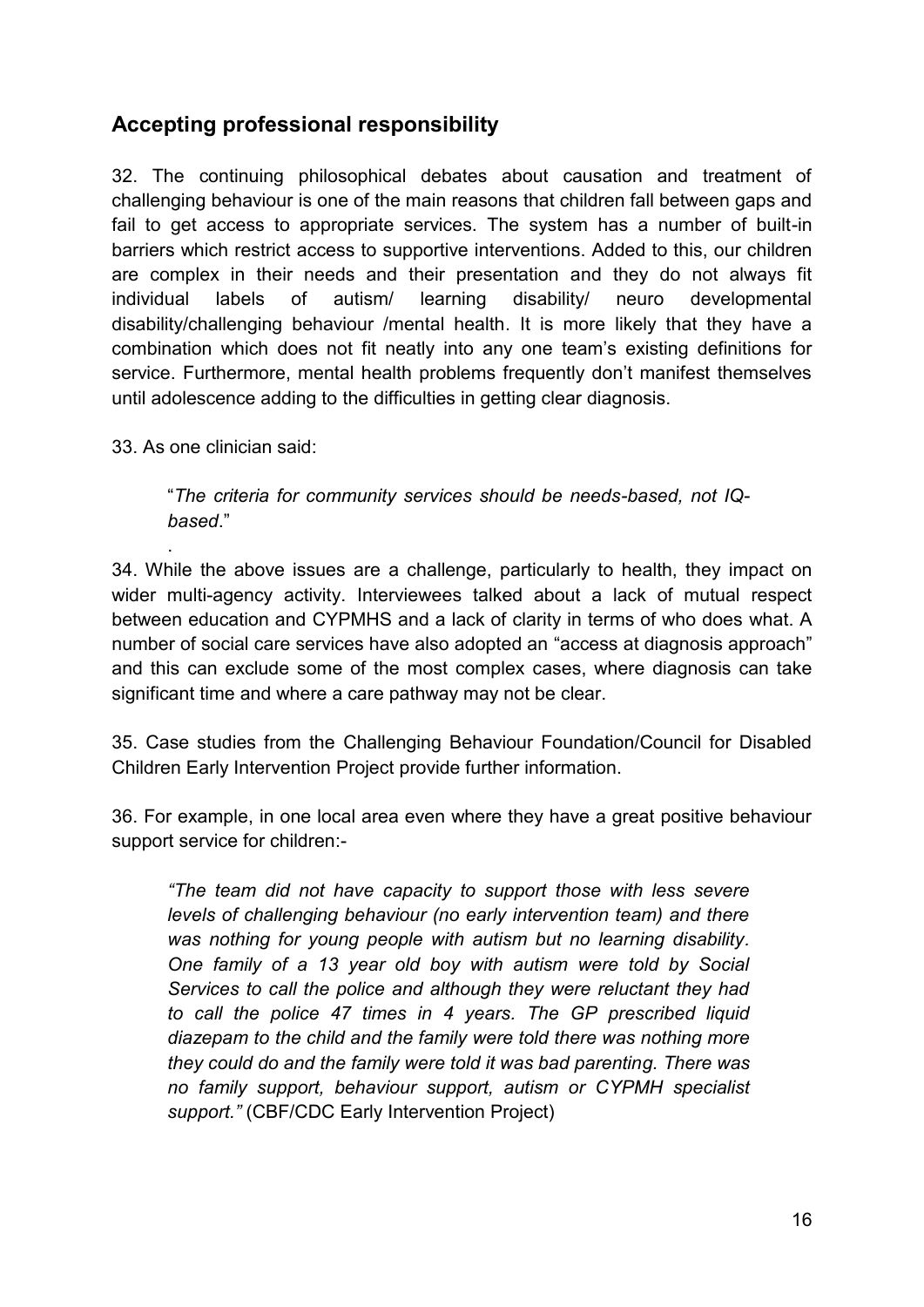37. In another area, *"families explained that children where provision was good in schools were doing OK overall but these tended to be the children "in the middle" – those with more severe learning disabilities (and at risk of later ATU admission) were not able to access good support (except for those who happened to have a paediatrician who took it upon herself to be a key-worker above and beyond what she was required to do) and those with milder learning disabilities (and so at potential risk of encountering the criminal justice system later were similarly lacking support."* 

38. Around a quarter of children and young people in custody have learning disabilities (CYP pathway published by NHS England, supported by work from The National Development Team for Inclusion (NDTi) and the Challenging Behaviour Foundation (CBF)). Some children and young people who have learning disabilities and/or autistic spectrum conditions are particularly vulnerable to exploitation by people they perceive as 'mates', or by more defined gangs, and such exploitation may include persuading/coercing the young person to commit crimes. In addition, some young women are highly vulnerable to domestic violence and sexual exploitation and again may be persuaded or coerced into criminal behaviour. Difficulties with understanding cause and effect, managing anger or understanding relationships and intimacy may lead to offending behaviour yet these difficulties are potentially amenable to early intervention.

39. In another area *"they had excellent early years provision for children with autism. Families receiving this were really happy and felt they had family support and behaviour support in place. However, children with learning disabilities were not eligible for this service or any equivalent and were left with nothing, no behaviour support, no family support."*

40. NICE (The National Institute for Health and Care Excellence) has issued guidelines on *Autism Spectrum Disorder in under 19s: support and management, Challenging behaviour and learning disabilities: prevention and interventions for people with learning disabilities whose behaviour challenges*, and *Mental health problems in people with learning disabilities*. These guidelines are all evidence based, all useful but can be a struggle to adapt for children whose needs spread across the boundaries of individual guidelines.

41. As one interviewee said:

*"They are very good, but the system does not 'do' complexity."* 

42. We need to get beyond a system which is dependent on diagnosis to one which starts with children's needs and then looks at how and by whom they can best be met. This was clearly spelt out in *Future in mind*: *"Making multi-agency teams available with flexible acceptance criteria for referrals concerning vulnerable children*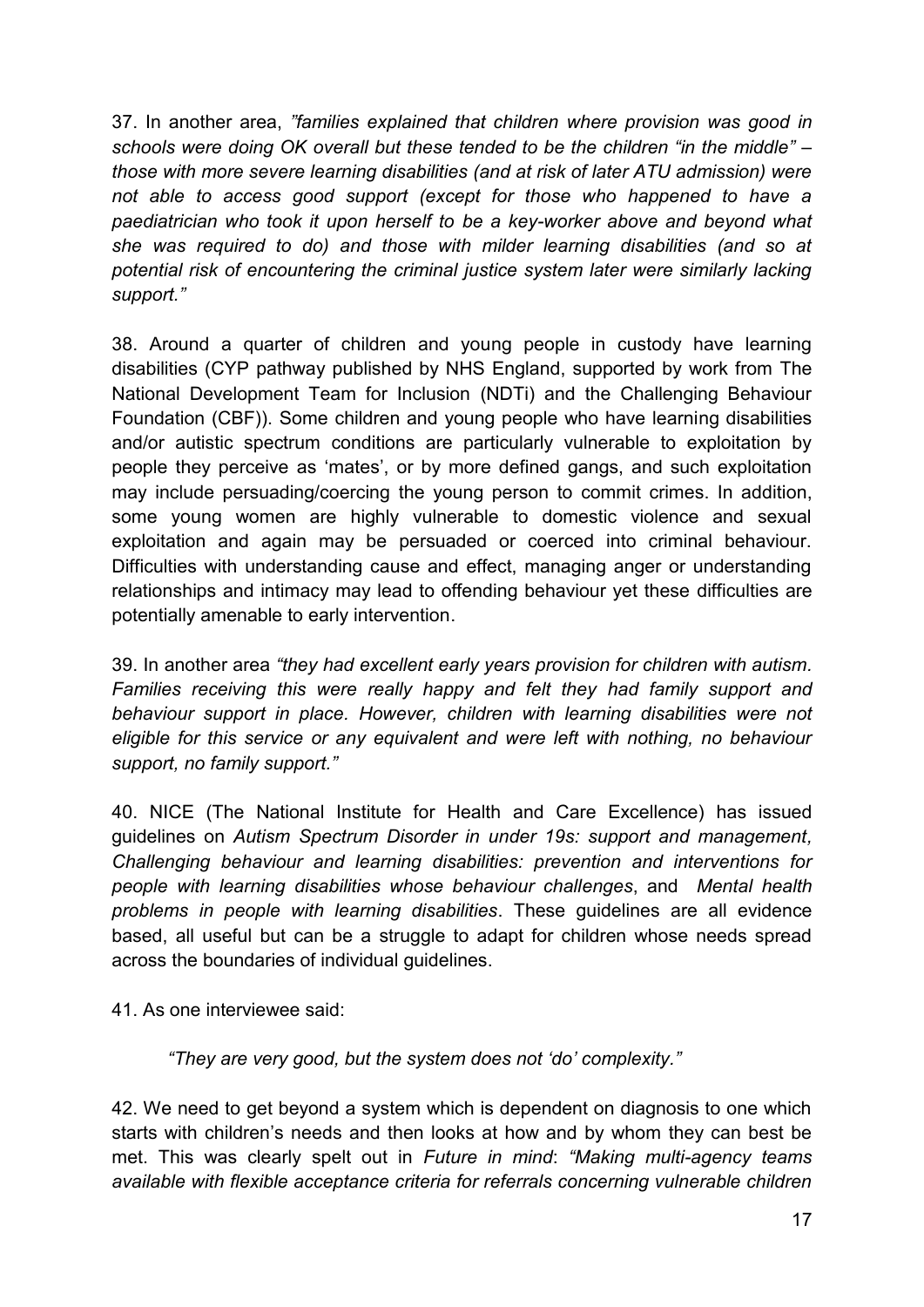*and young people. These should not be based only on clinical diagnosis, but on the presenting needs of the child or young person and the level of professional or family concern"* (*Future in mind*, DH and NHS England, 2015).

43. There is also a specific need for clinicians, in particular, to agree ownership and working protocols for our group of children. Too often I was told that this group of children were the poor relations of CYPMHS which themselves are significantly overstretched, currently reaching only 25% of the children who need their services with an aim of reaching 33% by 2020 with the additional money following *Future in mind*.

44. No professional group saw themselves as fully trained in one or more of our group of children's needs, whether that related to their physical or mental health. The behavioural needs of this group, in addition to their learning disabilities, meant that mainstream child and adolescent services do not feel they have the right skills. There are CYPMHS that literally don't accept children and young people with learning disabilities as they don't feel able to offer them any interventions. Meanwhile many paediatric services do not see themselves as mental health professionals. This also means that in some areas neither group believe they are commissioned to deliver the service for this group of children and young people, meaning that yet again these children fall through the gaps.

45. There were some positive stories from specialist clinical psychologists and from psychiatrists with LD/ASD expertise who were managing effective services but these were patchy and often reliant on the particular skills, interest and determination of the clinician involved. Again and again, I heard about the challenges caused by the lack of availability of Learning Disability Nurses.

46. I have asked the Learning Disability Professional Senate to develop a recommendation to challenge this issue and to undertake further work which looks at collective responsibility and which will stop these children "bouncing around the system" and not getting the skill and expertise from health professionals and others that they need.

#### <span id="page-18-0"></span>**Recommendation 5: Professional Responsibility**

**I recommend that the Royal College of Psychiatrists, the Royal College of Paediatrics and Child Health and the Royal College of General Practitioners working with other relevant Royal Colleges urgently undertake discussions to clarify the responsibility of medical and other professionals for children and young people with a mental health condition, autism, challenging behaviour and/or a learning disability, and develop national jointly owned guidance to ensure respective roles are widely and consistently understood.**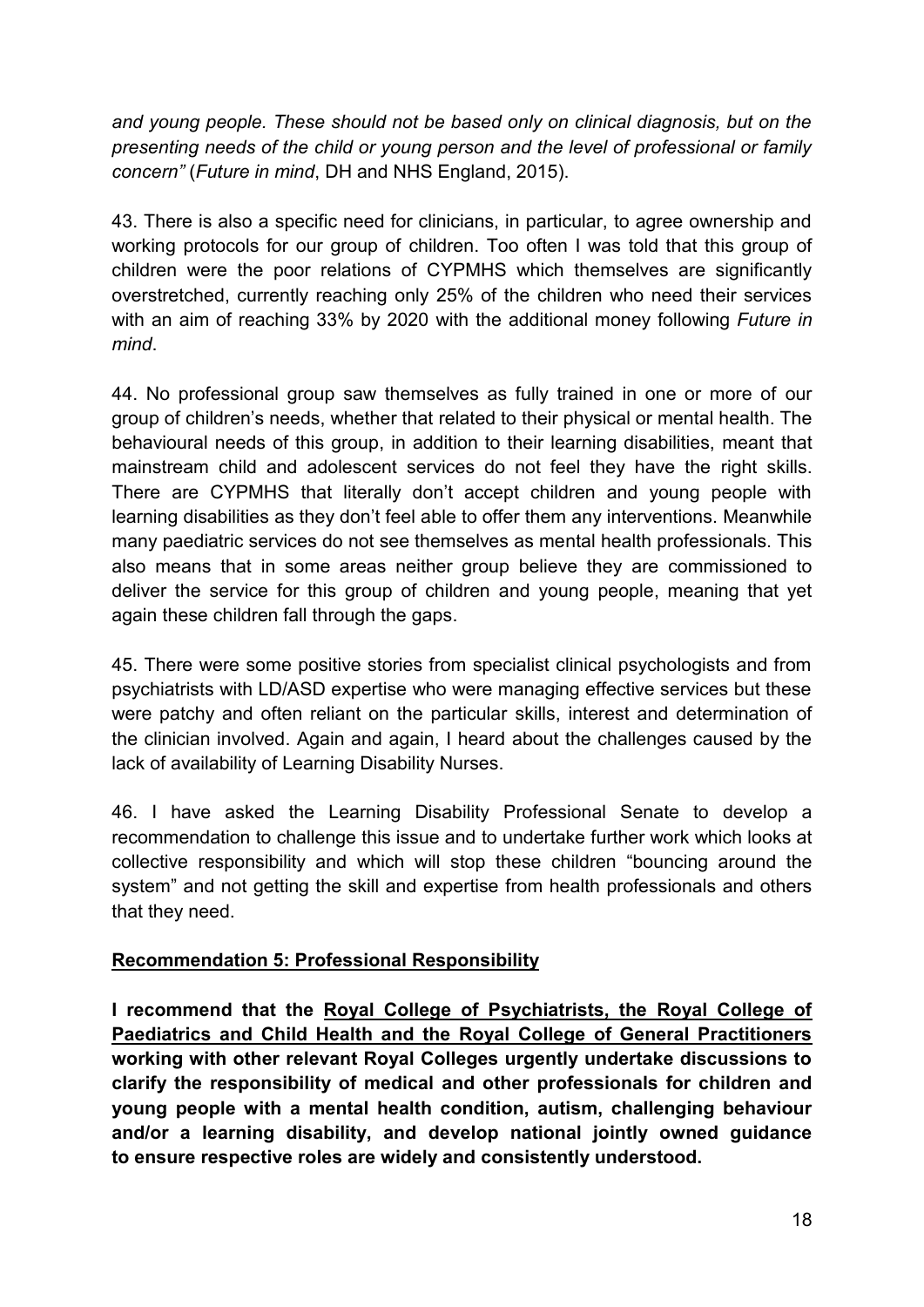# <span id="page-19-0"></span>**Supporting parents and families**

47. This Review has focused on systemic levers for change rather than child and family experience. However, what is clear is that if professionals find the system a challenge, then it is almost impossible for families to navigate. Professionals talked throughout of the need for a "navigator", a "keyworker", a "lead clinician" to stop the child from being lost in the system and to ensure that the parents are informed at all points and able to make genuinely informed choices based on all the available evidence.

48. When children are diagnosed with cancer we rightly assign the child and family a keyworker who stays with them through their journey. If we support that group of children we should be able to do the same for this group. Throughout the Review, the issue of parity of esteem between physical and mental health was repeatedly raised. Our group of children are individuals with a complex condition that need care and treatment. If they had a physical illness, the feeling was that they would have a clear care and treatment plan and would be assigned a lead clinician with full parental engagement. Again *Future in mind* considered the same issue, saying "*A designated or lead professional should be identified and their role strengthened – someone who knows the family well – to liaise with all agencies and ensure that services are targeted and delivered in an integrated way"* (Future in mind, DH and NHS England,  $2015$ <sup>9</sup>.

49. Because our children often have more complex needs than a child with a physical illness, the concept of a named lead is even more important, regardless of the fact that it might be more complex to deliver.

50. Lack of communication and support for parents was a key issue raised in the individual case reviews of the young people that prompted this Review. Basic good practice should be to ensure that parents always have a clear point of contact. This should be provided in a way which recognises the needs of the whole family for support. The voice of siblings, for example, is often unheard but the impact on their lives is often significant.

51. One initiative which might be helpful is the work set out in *No voice unheard, no right ignored* (Consultation Paper, DH, March 2015<sup>10</sup> and Government response to Consultation, DH, November  $2015$ <sup>11</sup> in strengthening the rights and choices for people to live in the community. The Named Social Worker pilot currently applies to

 9 *[Future in mind.](https://www.gov.uk/government/uploads/system/uploads/attachment_data/file/414024/Childrens_Mental_Health.pdf) Promoting, protecting and improving our children and young people's mental health and wellbeing* (2015).

<sup>10</sup> *[No voice unheard, no right ignored](https://www.gov.uk/government/uploads/system/uploads/attachment_data/file/409816/Document.pdf) – a consultation for people with learning disabilities, autism and mental health* (March 2015).

<sup>11</sup> *[Government response to No voice unheard, no right ignored – a consultation for people with](https://www.gov.uk/government/uploads/system/uploads/attachment_data/file/475155/Gvt_Resp_Acc.pdf) [learning disabilities, autism and mental health conditions](https://www.gov.uk/government/uploads/system/uploads/attachment_data/file/475155/Gvt_Resp_Acc.pdf)* (November 2015).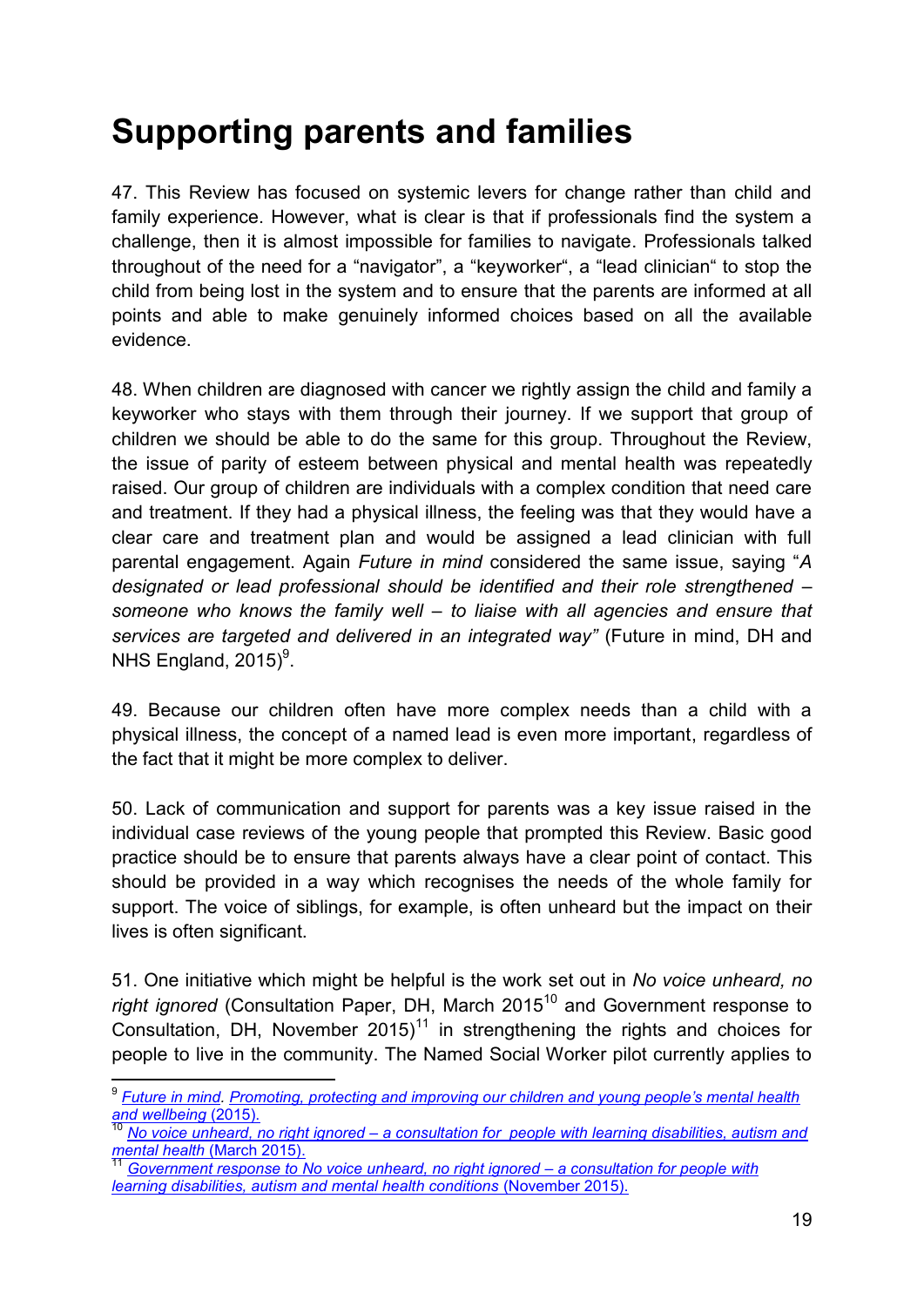adults but could be extended to this group. It would be particularly valuable for young people in transition.

#### <span id="page-20-0"></span>**Recommendation 6: Local Authority role**

**I want to see every child getting the level of support that the best parents give their own children. I therefore recommend that Local Authorities establish how the right level of commitment and support can be given to children and young people from their area that are placed in inpatient settings (due to their mental health, autism and/or a learning disability) outside their area. There would need to be agreement between the LA in which the setting is located and the home LA on their roles and responsibilities. This would ensure that there is clear accountability for these children and young people and that they are adequately safeguarded and supported. It is also important that Local Authorities work in partnership with families where the child is still in contact with them, including where they retain parenting responsibilities.** 

#### <span id="page-20-1"></span>**Recommendation 7: Keyworker/Named Worker**

<span id="page-20-2"></span>**I further recommend that each child or young person in an inpatient setting (due to their mental health, autism and/or a learning disability) or at risk of going into an inpatient setting (due to their mental health, autism and/or a learning disability) who does not already have an individual performing this role should have a keyworker/named worker either from health or local authority services, but in touch with both. This person, based in the child's home area, should have sufficient authority and expertise to support the young person and their family to navigate the system and act as a liaison point for them. Whichever service takes the lead, there should be a named lead in the others.**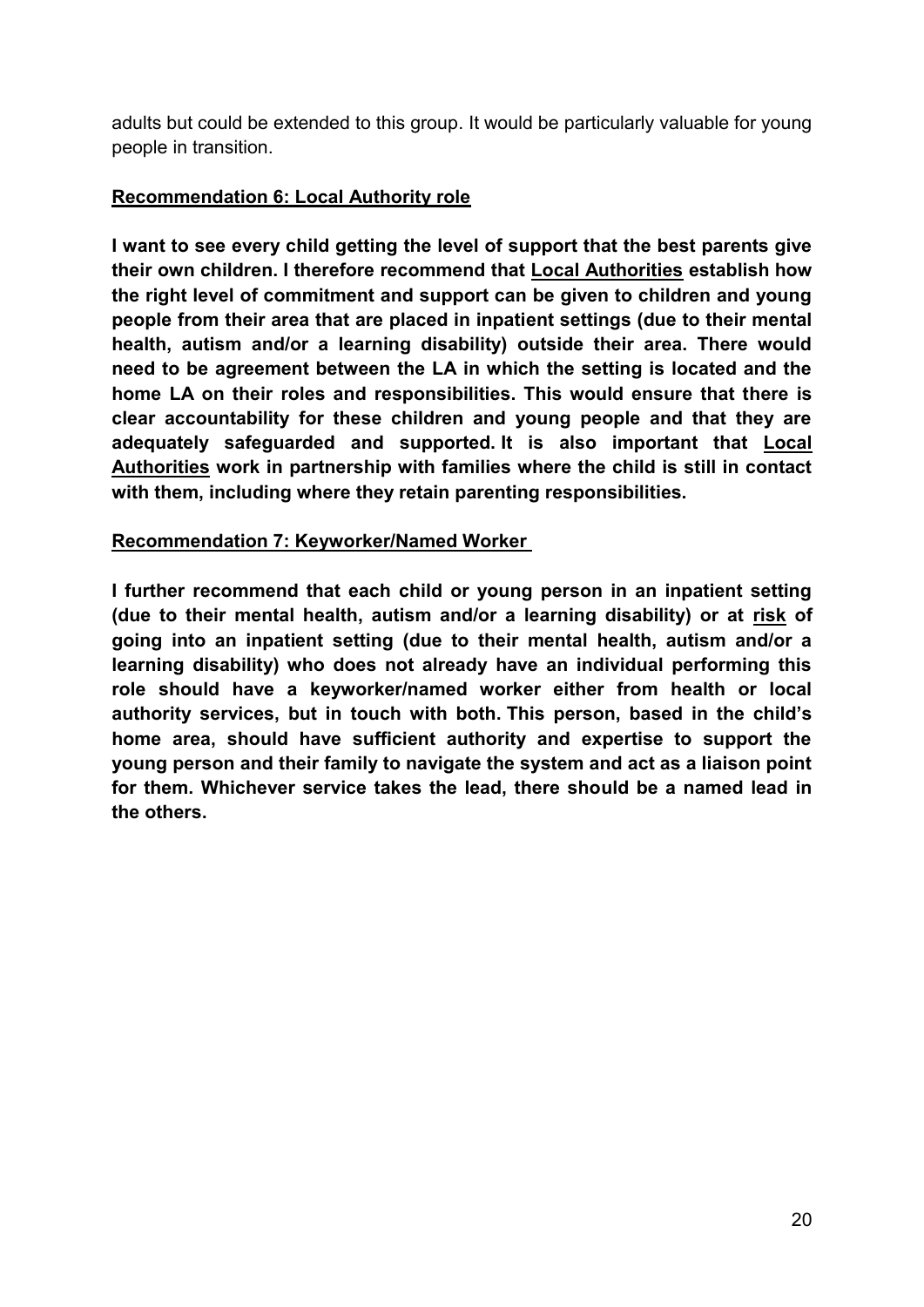# **Developing coherence within the system**

52. Within the system there is money, activity and intent which impacts on this group of children. However, it fails to come together in a single coherent strategy. Transforming Care should provide the vehicle for this and has, this year, included a children-specific focus for delivery but it has struggled to gain cross-system engagement.

53. I was struck throughout the Review by the commitment and determination of staff at all levels to deliver the Transforming Care programme, but also by the complexity and challenge of programme delivery. It is essential that this programme is supported to continue for all age groups. The programme has a children and young people's work stream but it is in its early days. It is also essential that the programme for children is seen as truly multi-agency securing the engagement of the Department for Education (DfE), the Association of Directors of Children's Services (ADCS) and local government as true partners.

54. The adult population targeted through the Transforming Care programme is young, with the majority in NHS commissioned inpatient care being for people between the ages of 18 and 34. Analysis of age on admission/transfer to hospital shows that around 38% of all admissions and transfers are of young people aged between 18 and 25. 21% are young people between18 and 21 years of age. Many of those transferring into the population will be coming from other residential settings, but nonetheless it is clear that a strong focus on well-planned transition to adult care and support will be required for the Transforming Care Programme to achieve a sustained reduction in the numbers in inpatient settings (NHS Digital, Learning Disability Services Quarterly Statistics: England Commissioner Census (Assuring Transformation)  $Q2-Q4$  15/16)<sup>12</sup>.

55. A much stronger pulling together of initiatives across the system is needed. Key will be bringing together Integrated Personal Commissioning (IPC), where this group of children are already acknowledged as the focus, and an understanding of the contribution of the Special Educational Needs and Disability (SEND) reforms. Expectations of the *Future in mind* strategy for our children need to be made explicit. Mental health and learning disability professionals were concerned that *Future in mind* was passing them by and yet could be a key vehicle for bringing these groups together. There needs to be good links between areas of work and a strong message about their shared outcomes, otherwise we risk them being seen as competing priorities rather than working together.

 <sup>12</sup> Learning Disability Services Quarterly Statistics - England Commissioner Census (Assuring [Transformation\) – Quarter 4 2015/16, Experimental Statistics](http://content.digital.nhs.uk/catalogue/PUB20648)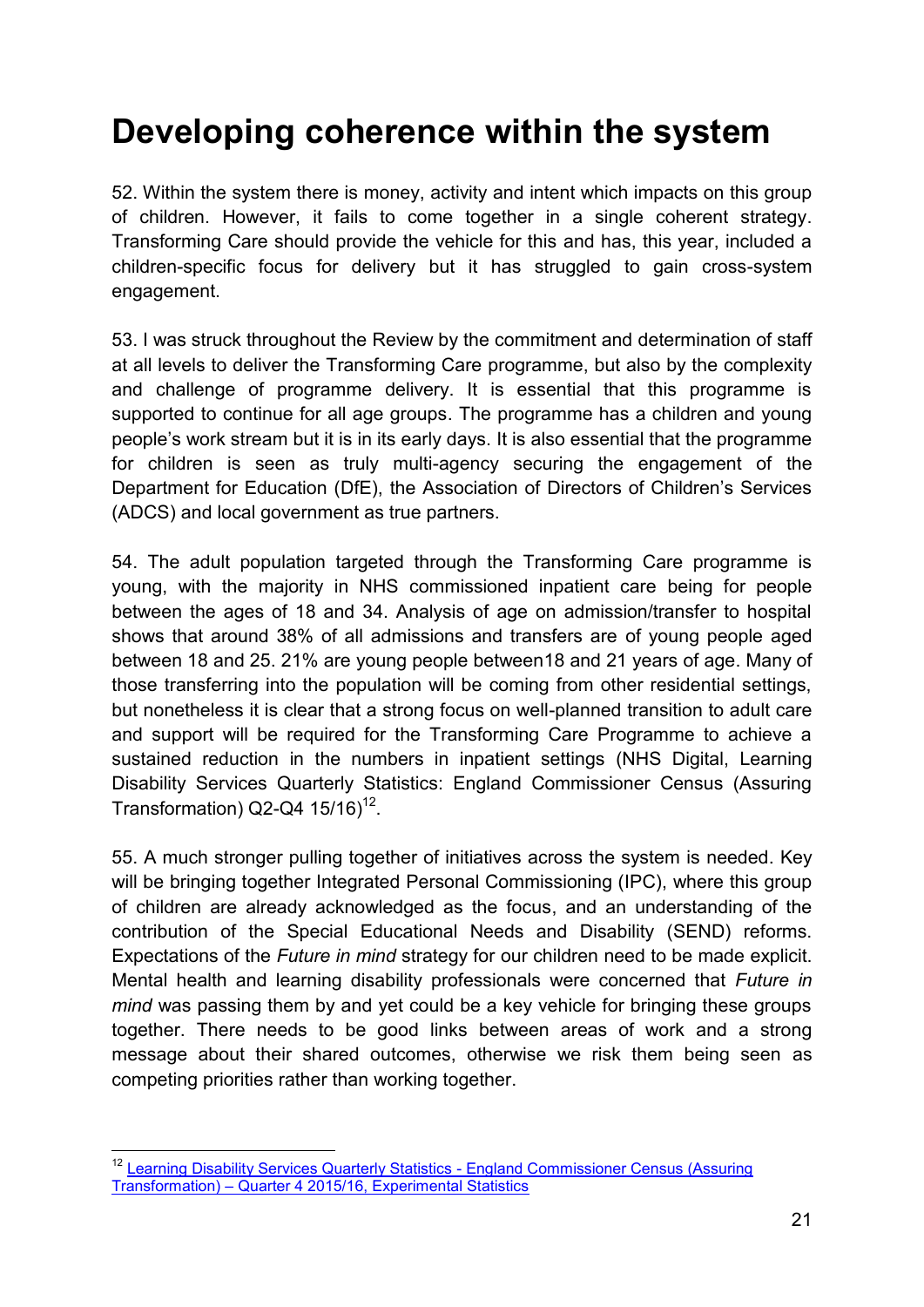56. The pulling together of programmes nationally needs to be replicated at a local level. Some good local commissioners are pulling strands of the work together but this is instead of a more coherent, systematic approach. Clinical Commissioning Groups (CCGs) are only at the very beginning of their journey for our group of children. Similarly, as already mentioned, the Transforming Care Programme has a children and young people's work stream but it has not been going for long. They need to do key work building preventative services and use data to build dynamic risk registers and children's outreach services. The mandate behind the Transforming Care programme and its level of oversight should be the vehicle which drives this. The vast majority of CCGs currently have nothing in place for our group so are having to start from scratch. CCGs need to have a clear set of expectations in place. The numbers of our group of children at CCG level can be very small, and the costs high, which reinforces the importance of commissioning across wider footprints. There are a lot of good resources for our group including the recent pathway for children and young people commissioned by NHS England but it is difficult to understand the status of these resources, how they are communicated to CCGs and then how they are implemented.

#### <span id="page-22-0"></span>**Recommendation 8: National and Local Coherence**

**I recommend that the Department of Health takes the lead in working together with the Department for Education, Department for Communities and Local Government and relevant Arm's Length Bodies to bring coherence/alignment at a national and local level by the end of the 2016/17 financial year to the initiatives, such as Transforming Care, Integrated Personal Commissioning, Continuing Care, SEND Reforms, Local Transformation Plans/Strategic Transformation Plans for children and young people's mental health services, Mental Health Crisis Care, which impact on services for this group of children and young people. The aim should be for integrated local assessments, plans, decision making and reviews, with local mechanisms for communication and information sharing between teams. Similarly, national and local commissioners / Health and Wellbeing Boards should be seeking to consider the needs of all children supported by these different types of commissioning / provision, as a diverse but coherent group – and recognising their overlap with other areas of need, such as community paediatrics, community and school nursing etc. In each area a Senior Responsible Officer (SRO) should be agreed who has the necessary skills and seniority to perform this role.** 

#### <span id="page-22-1"></span>**Recommendation 9: Local Implementation**

**I recommend that NHS England, the Association of Directors of Children's Services and the Local Government Association support Transforming Care Partnerships in the implementation of the Service Model as it applies to children and young people, by drawing on supplementary guidance issued by**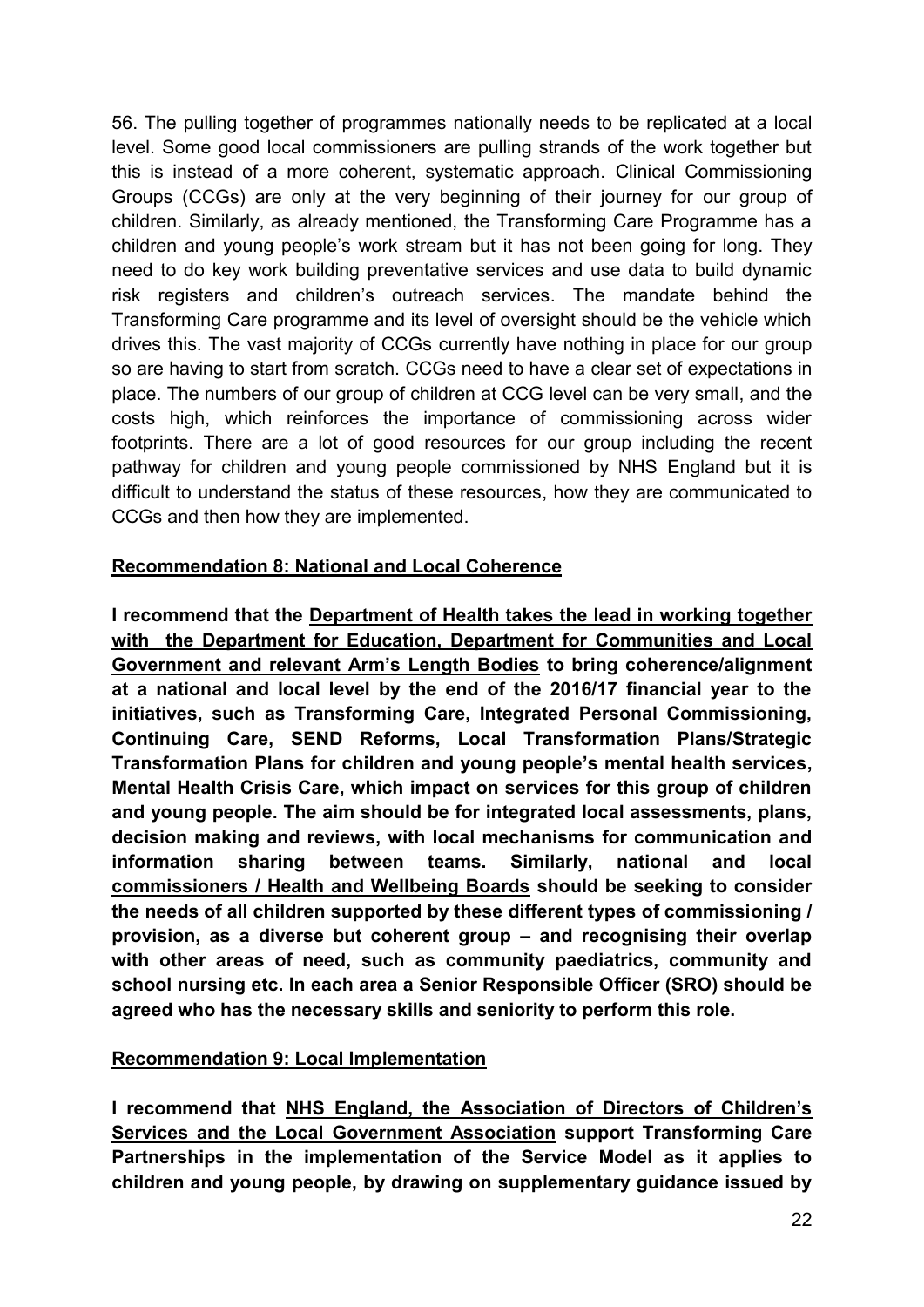**NHS England and the pathway tools developed in partnership with NDTi and the Challenging Behaviour Foundation.**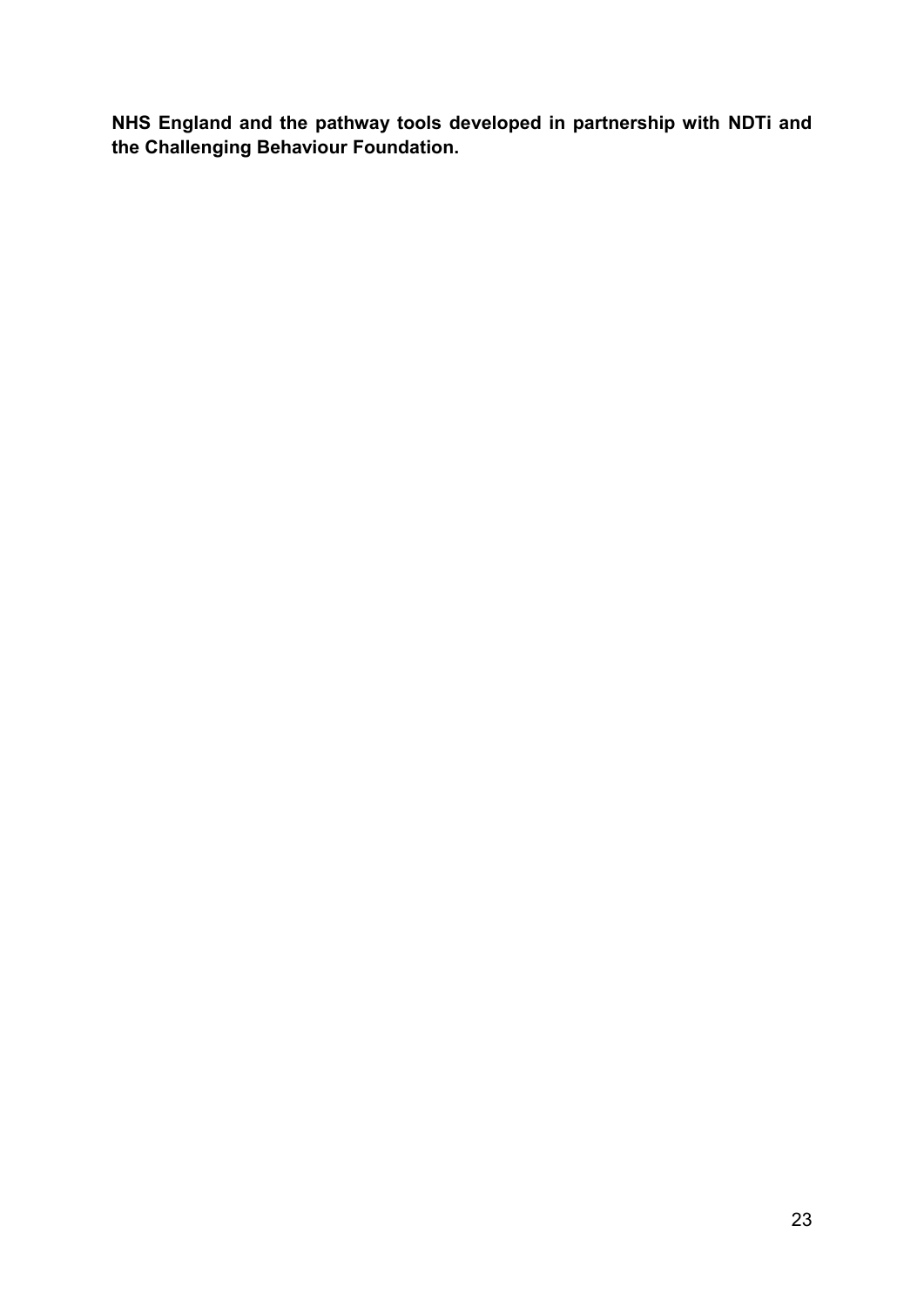# <span id="page-24-0"></span>**A Focus on Commissioning**

# <span id="page-24-1"></span>**Who commissions commissioners and why don't they commission for this group of young people?**

57. The issue about effective commissioning ran through the Review. When I asked commissioners (specialised commissioners and CCGs) why the above was so, their response was

"*the service model for children is written but not well known or understood. There are generally poor levels of awareness of this group of children in services and it is difficult to see an effective commissioning process in practice.*"

58. The challenges in the process start with the ownership of our group of children. As one clinician said:

*"You can only commission into something that exists. If no one owns it it's difficult to commission it."*

59. This needs to be addressed by the professional groups, as highlighted earlier. However, even when it was owned it wasn't commissioned. There is little evidence of systematic cross-system commissioning with health and local authorities of good early intervention and therapeutic family support/short breaks services. This lack of early intervention can have a significant effect on the need for services further "downstream".

60. Commissioners were clear that resources have to deliver the mandated Government priorities and other commissioning is at their discretion and should be based on population needs. To ensure that specialised commissioning can better respond to the needs of children and young people with mental health and learning disabilities and/or autism, a recent large-scale service review of inpatient beds for this group was conducted. The outcomes of this review include an understanding that a greater number of inpatient beds for children and young people with a learning disability and/or autism are needed, particularly in the London and the South. Achieving this will ensure that children and young people receive appropriate provision closer to home. The regions are currently working out plans for implementation.

61. Commissioners were worried that there would be high expectations on services but no money to deliver. Commissioners were confused about what was expected of them and what the minimum expectations are (as opposed to the clear expectations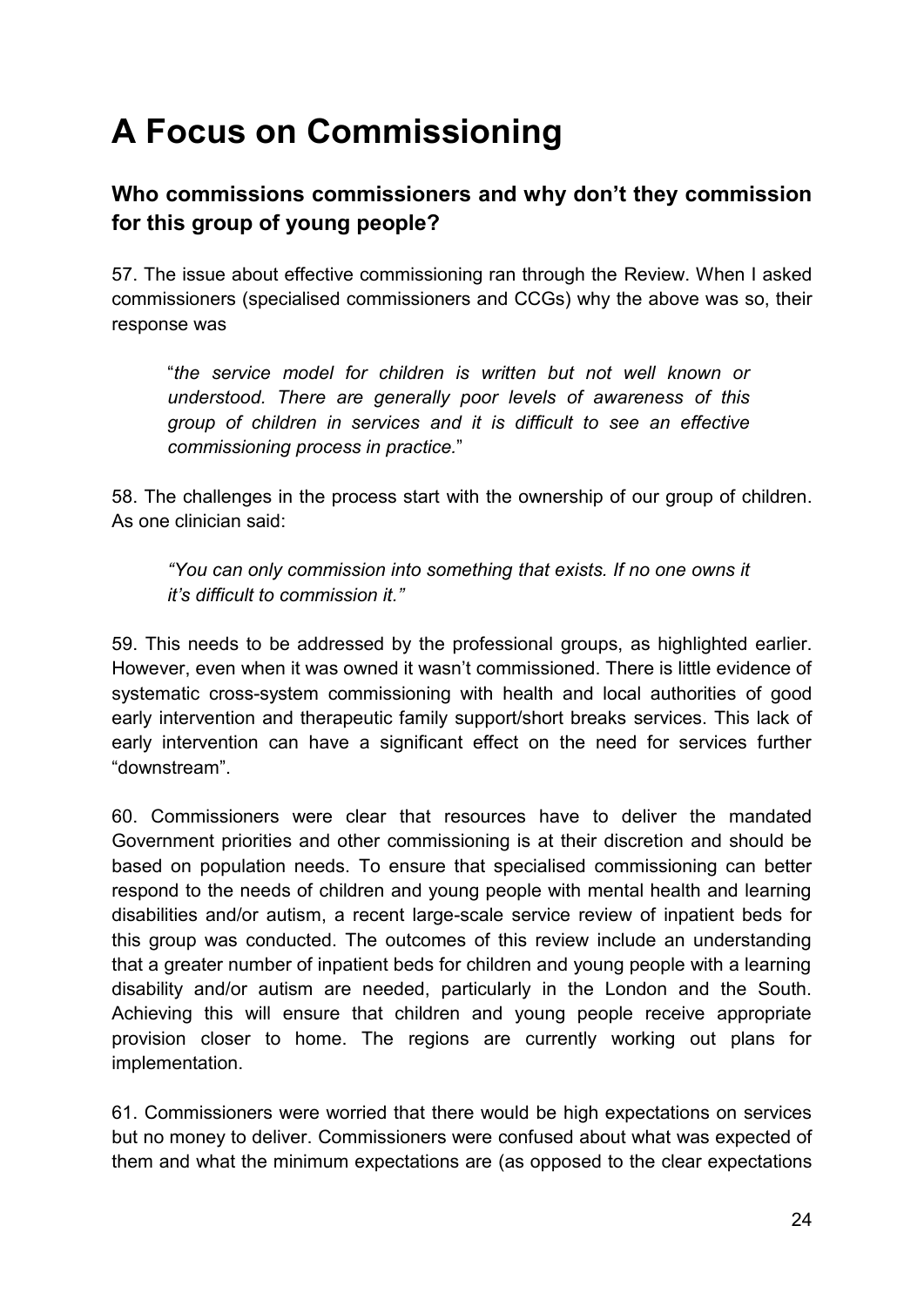which exist for children with eating disorders for example which has a NHS England programme and separate stream of funding from the Government from the Autumn Statement 2014).

62. The Government's mandate to NHS England sets out objectives with some specific deliverables. Unless the Government makes a specific reference to this group of children in the mandate, which it hasn't done to date, the current situation will not change. However, even if there is no new money available, and that seems the likeliest scenario, we need to understand and work with commissioners on using current money to best value.

63. The other commissioning issue frequently mentioned to me was that you can't commission a service if there is no suitable service to commission. Services tend to be supply-driven in the NHS and if there aren't any suitable providers it is very difficult for commissioners to do their job, however good the specifications they issue.

#### <span id="page-25-0"></span>**Are we still commissioning for early intervention?**

64. As well as general commissioning issues there were some very specific concerns raised.

65. Interviewees told me that:

*"CYPMHS tenders seem to be about reactive pathways so no early interventions, no early identification, no vision and coherence, no imperative on preventative services."* 

66. It reinforced a belief that decisions tend to be made on what we have got to offer in terms of provision, not what we need. The introduction of Integrated Personal Commissioning and personal budgets (health, education and social care) is shifting the focus from what the system can offer to what works for individual children and their families. There is no integrated strategy in place, or prevention, or work with under- 5s. The policy documents produced by Government emphasise the need for these services to be available but in practice they remain largely absent. Do we need to see supporting our group of children as a public health issue and build on a wider set of cross-government activity to reinforce this? For our group of children, school nursing services as commissioned by local authorities can be invaluable for example.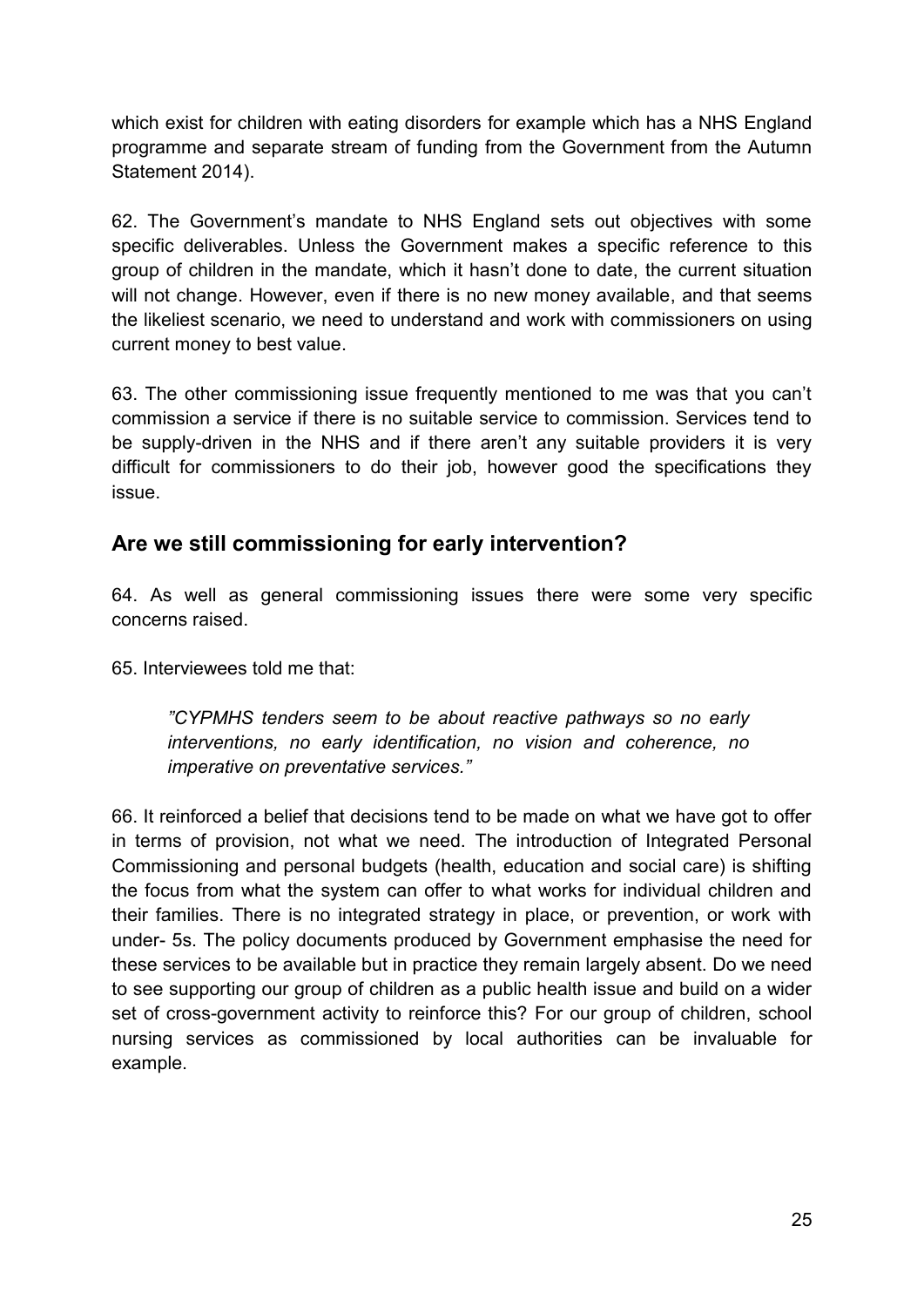67. It is possible to deliver effective services. This example was collected through the CBF/CDC programme on early identification:

"The Gloucestershire Early Intervention team is a good model – it has a very broad eligibility criteria (but is quickly able to move on those with lower support needs or who may be better supported by another team). This means that families' first experience is of an open door, rather than another barrier. That approach will cost money and it will cost more for the whole group than a smaller group – but in the long term it really can support children to stay in the community. It would benefit from a full cost benefit evaluation?"

### <span id="page-26-0"></span>**Developing a fully-responsive service at crisis point**

68. There is a broad issue with a lack of out of hours provision for children and young people with challenging behaviour, across services. It is clear that there has to be some level of service available out of hours to ensure that children and young people receive appropriate care. I heard regularly of problems when crisis erupts during the evening or at the weekend and where the only available place of safety is the local accident and emergency (A&E) department. This clearly adds strain to the challenges of A&E and does not meet the needs of the young person concerned. The current work in progress through the National Collaborating Centre for Mental Health looking at Achieving Better Access to Emergency Mental Health Care should address this and make clear that children presenting with challenging behaviour should be accepted as having a mental health crisis and that the appropriate pathway should therefore be followed. At a time of crisis, arguments about diagnosis and causation of the presenting problem are extremely unhelpful, and the priority must be ensuring care and support for the child concerned.

# <span id="page-26-1"></span>**Places of safety**

69. The current geographical spread of inpatient provision does not represent the population needs both in geography and in capacity. There is no suitable placement available for young people living in London and the South East, or throughout the South West. Distant services are put under pressure and placement decisions will inevitably affect family life.

70. Models of good practice, such as in the West Midlands which links services to specialist children's homes in the area, illustrate what is possible when provision provides a hub to outreach services, something which is not possible at significant distance. I was cautioned about re-provision. While the geographical challenge is significant, new service configurations are also needed to ensure that they are appropriately staffed and could offer the skilled service that is necessary.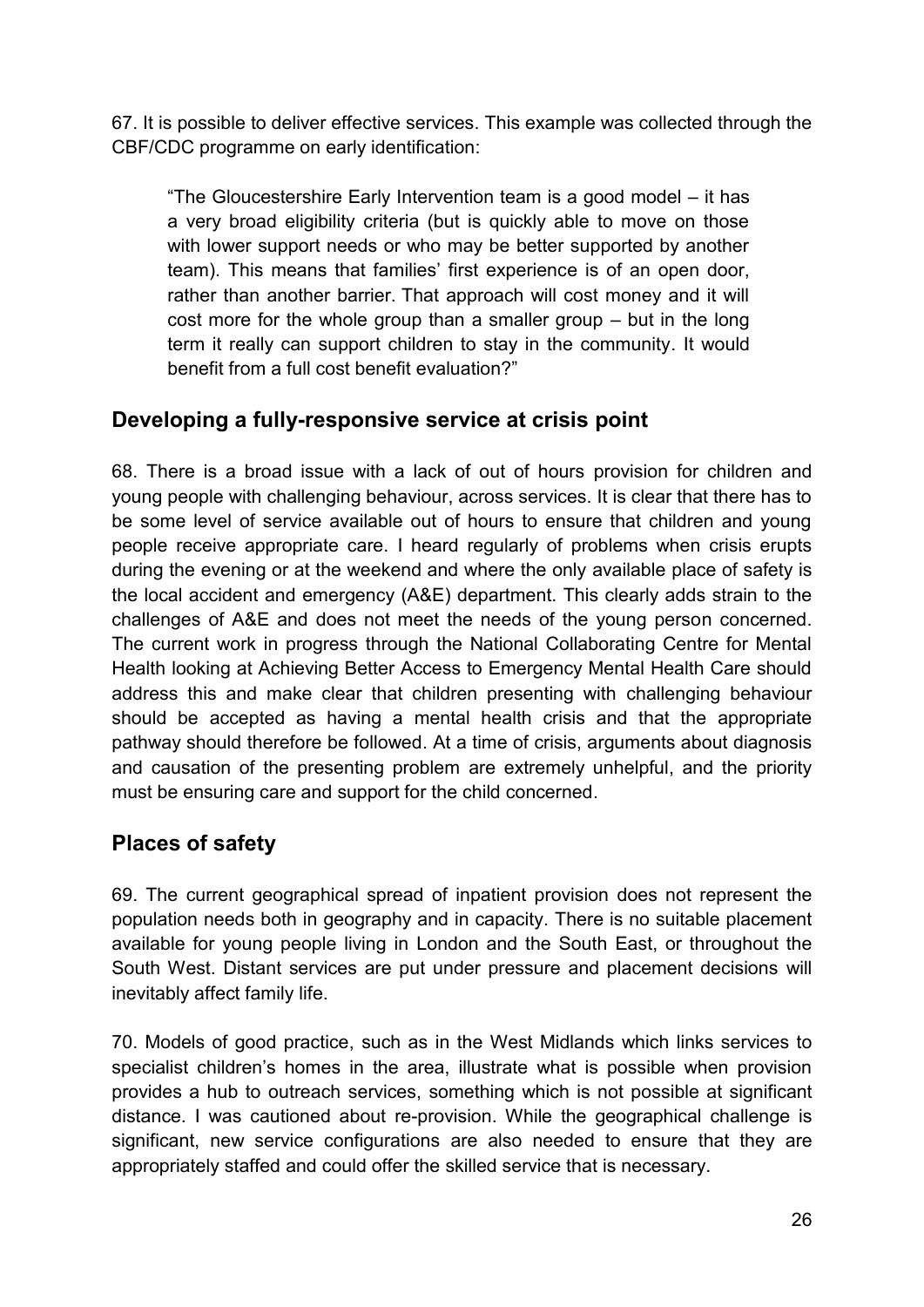71. I understand that the children and young people's mental health inpatient service review will shortly address many of these issues.

### <span id="page-27-0"></span>**Provision for the most complex**

72. There are particular challenges for children and young people with the most complex needs, such as severe autism, severe learning disability and mental health needs. There are few inpatient beds available. Additionally the needs of our group of children have to be balanced against the needs of others and, for fully understandable reasons, units will be reticent about taking children who do not have a placement to return to. Making such an open-ended commitment is very hard for these small units with limited resources.

<span id="page-27-1"></span>73. A number of our group of children end up in residential special schools as a last resort and there are real concerns about the level of professional health support available from psychiatrists, psychologists etc. in that setting. Throughout the Review I heard concerns about Residential Special Schools. That is not to say that there are not some very good ones. There are, and they fill an essential role in the system. The concerns arose from placements of children made at crisis point, into services which were not adequately skilled or staffed to effectively meet the level of need. Additionally, concerns were raised around the challenge of admissions from schools into both inpatient children's units and to adult inpatient settings, possibly accounting for the bulge in placements between 18 and 25. The cohort of children currently in 52 week placements (1,129 in 2016: NHS England figures) have a very similar profile of need to those currently in inpatient health settings. The needs and solutions for both groups need to be considered together and full consideration is needed about whether new models of care need to be created.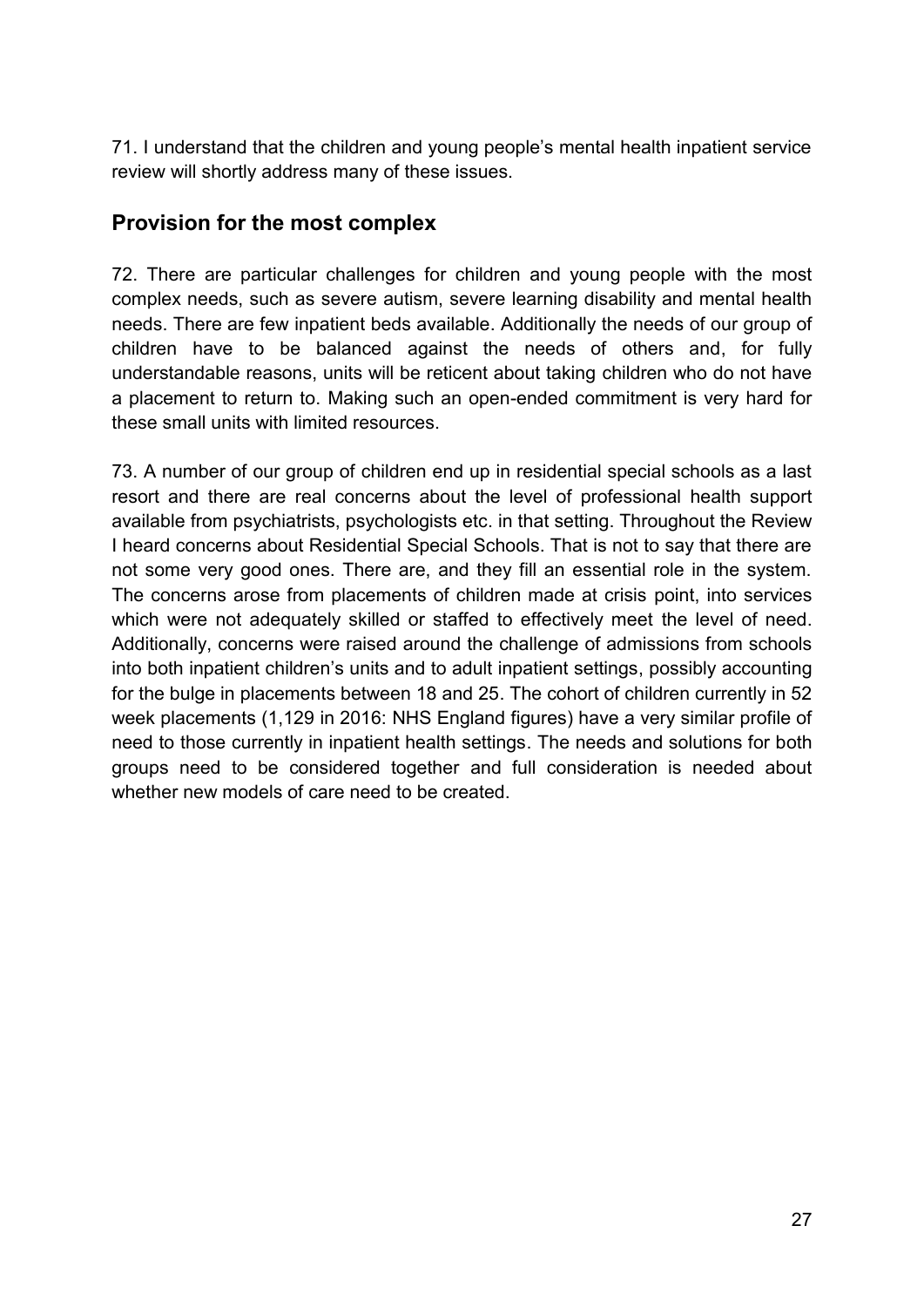# **Workforce**

"*You have to have the right ethos, competency and support and you have to be prepared to work with risk*." [Quote from a successful service].

74. Throughout the course of the Review I heard about the workforce challenges. There appeared to be problems at all levels of the system leading to services where professionals expressed concerns about either understaffing or inappropriate staffing. At a fundamental level the skills needed for working with our group of children did not seem to be fully recognised, articulated or appropriately valued. There was a very specific set of concerns in relation to the recruitment of Learning Disability Nurses with one service telling us that it was only when they were on shift that care plans for this group were implemented.

75. Conversations about workforce tended to relate to health professionals with little discussion, from any service, about the fact that our group of children are supported in several settings: health, education and care. A multi-agency approach to workforce is key and currently lacking. An example of this is work being undertaken to look at Care and Treatment Review (CTR) processes for children.

76. One interviewee said:

[The] "*process for children works well but would be much better if there were an equivalent team for local authority engagement*."

77. There is no clear crossover between Care and Treatment Reviews (CTR) and EHC (Education, Health and Care) plans systems but good EHC plans should inform CTRs which could also consider and review EHC plans.

78. A number of interviewees also talked about the importance of ensuring universal services had a greater understanding of children with mental health and learning disabilities. The particular role of GPs was highlighted as was the role of the police as we work towards building a community which accepts and understands the needs of our group of children.

79. Services told us that even where there is money available for recruitment it is difficult to recruit appropriate staff with the right skills. The problem is clearly longterm and needs commitment both in terms of investment and development of the workforce at a strategic level.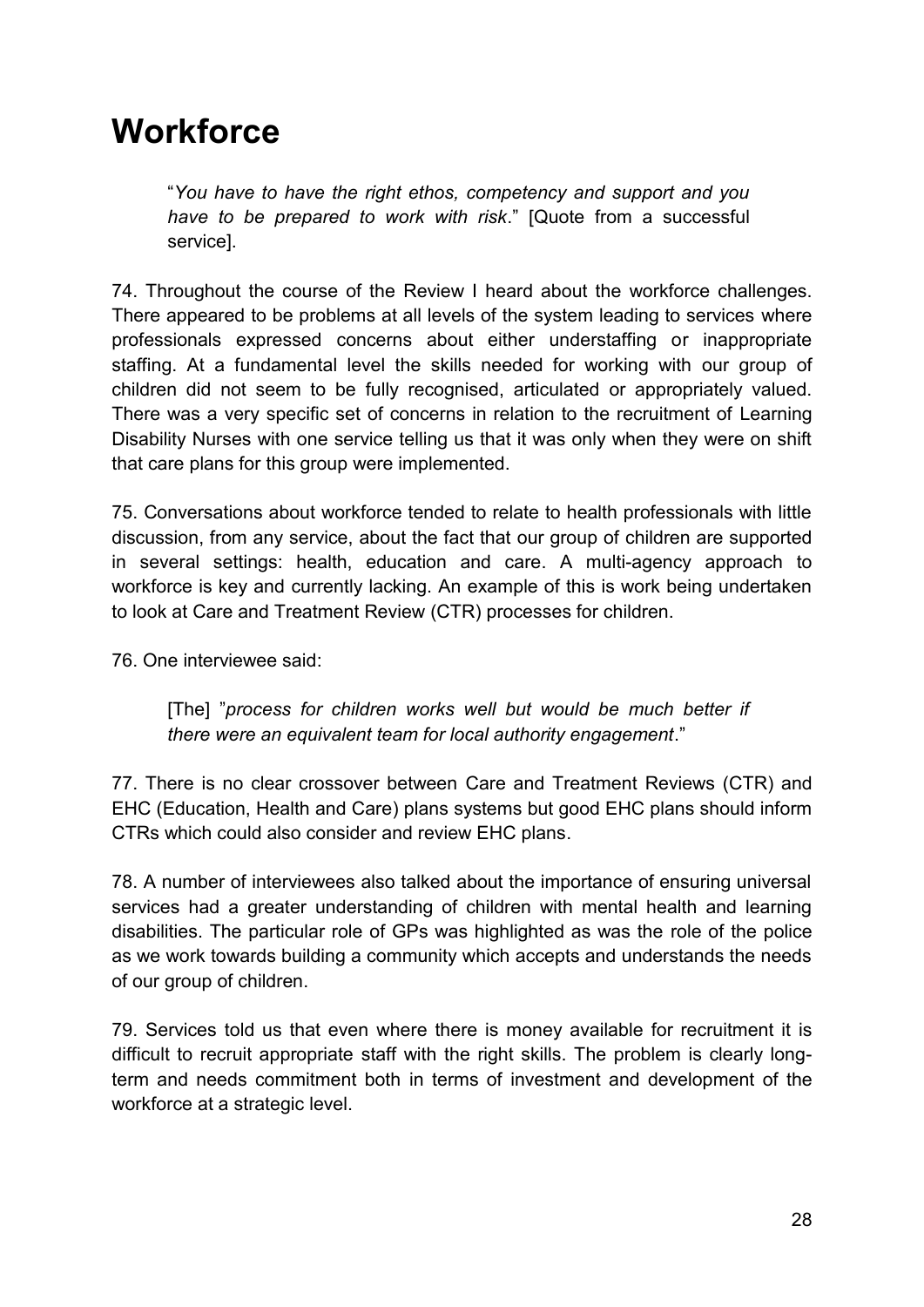#### <span id="page-29-0"></span>**Recommendation 10: Workforce**

**I recommend that those organisations with responsibility for workforce and training, such as the Health Education England, Skills for Health, Skills for Care, the Department of Health's Mental Health Workforce Board, and the Department for Education with support from providers, commissioners and the Royal Colleges, should identify the staff skill gaps in respect of caring for children and young people with mental health conditions, autism, challenging behaviour and/or a learning disability and take action to address them. This work needs to feed into the workforce strategy that Health Education England are currently working on.** 

#### <span id="page-29-1"></span>**Incentives and levers**

80. One parent said:

*"I've struggled to get £18,000 of care for my son in the community. I can't get any more so he is moving to a placement costing £200,000. What happened to the middle?"* 

81. There is something fundamentally wrong with a financial system that appears to reward crisis but disincentives early intervention.

82. One commissioner said:

*"The system is perverse. There is no reward if people respect the needs of children and follow agreed pathways. We have to have some incentives to support people to commission properly."* 

#### 83. Another interviewee said

*"There are perverse financial incentives in the system. It is just accepted that NHS England specialist commissioning can pay hundreds of thousands of pounds per year to a private provider for a situation which leaves the child and family miserable and outcomes poor. The provider has the incentive of the £, the local area has the incentive that the child is no longer costing their LA/Social Care/CCG very much and the child and family have no say. At least £25m is spent on inpatient costs per year just for 0-18 year olds with a learning disability (not including the larger group of 18-25 year olds)..Surely it cannot be beyond the system to look at how an equivalent sum could be used to set up bespoke packages in the community?"* 

84. I realise that the vast majority of those working in the system rightly ignore these perverse financial incentives and are trying to fix them. However, these perverse financial incentives need to be removed from the system altogether. They affect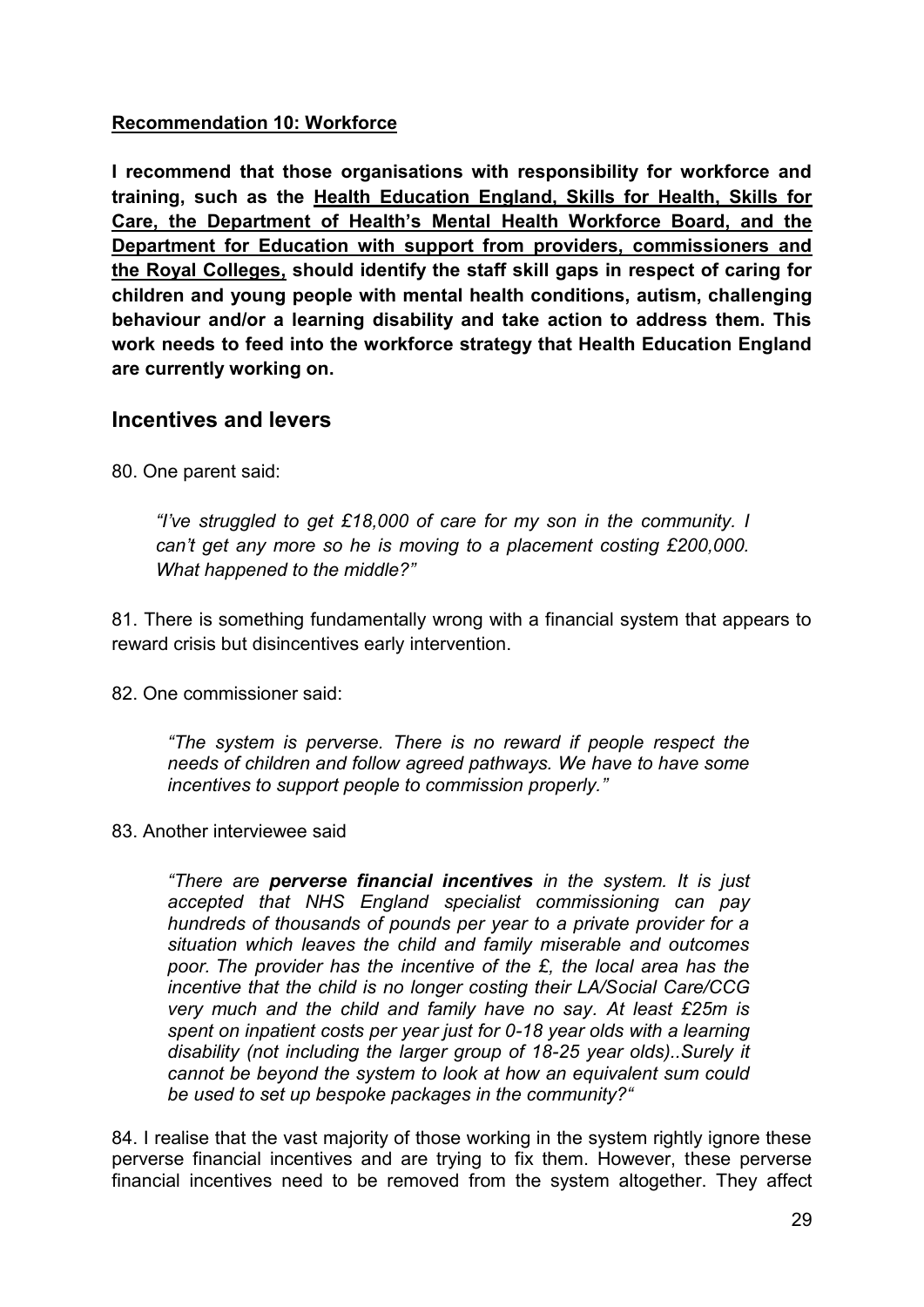more than just our group of children. At this stage it is important that it is recognised and that each area of commissioning is tested on whether the financial modelling supports the outcomes we want to achieve.

85. I understand that the New Models of Care Programme in Mental Health is aiming to address this in CYPMHS with integrated primary and acute care system vanguards under way which join up GP, hospital, community and mental health services.

#### <span id="page-30-0"></span>**Recommendation 11: Financial Incentives**

**I recommend that services (short breaks, intensive support services such as those in Ealing and Bradford) for children and young people with a mental health condition, autism and/or a learning disability, be put forward by the Department of Health to be trialled using Social Impact Bonds (SIBs) as there is the potential to transform services for this group of children and young people and to get the most effective use of the available funding. Given the major local authority interest the Department for Education should also be involved in this initiative. The Departments of Health and Education should seek to involve the leading academic and voluntary and community sector groups working in learning disability and community care with this work.** 

### <span id="page-30-1"></span>**So if the costs are high, how are placements managed and scrutinised?**

86. Given the significant costs of inpatient and Residential Special School provision there needs to be a clear scrutiny process in the system to ensure outcomes are delivered. There are patches of good practice within the system, and teams are working to improve the delivery of good outcomes but there remains significant scope for improvement. Relevant teams are taking steps in the right direction, by developing stronger incentives around discharge planning, investing in the development of staff involved and working to improve relevant systems.

87. Interviewees told us that they could see no effective assurance or monitoring in the system so our children aren't kept in mind. We were told again and again that once children are in units there are no incentives to discharge them and no focus on outcome planning and no-one in the system that pushes this or looks at next stage provision. Care and Treatment Reviews were designed in part to tackle this lack of focus and momentum but too often run up against the lack of available placements available for individuals to move to. The lack of momentum in the system was frequently commented on. If a young person entering a system for assessment and review, then from the day of admission, stakeholders should be agreeing outcomes for the stay and planning the young person's discharge. This is not yet happening consistently.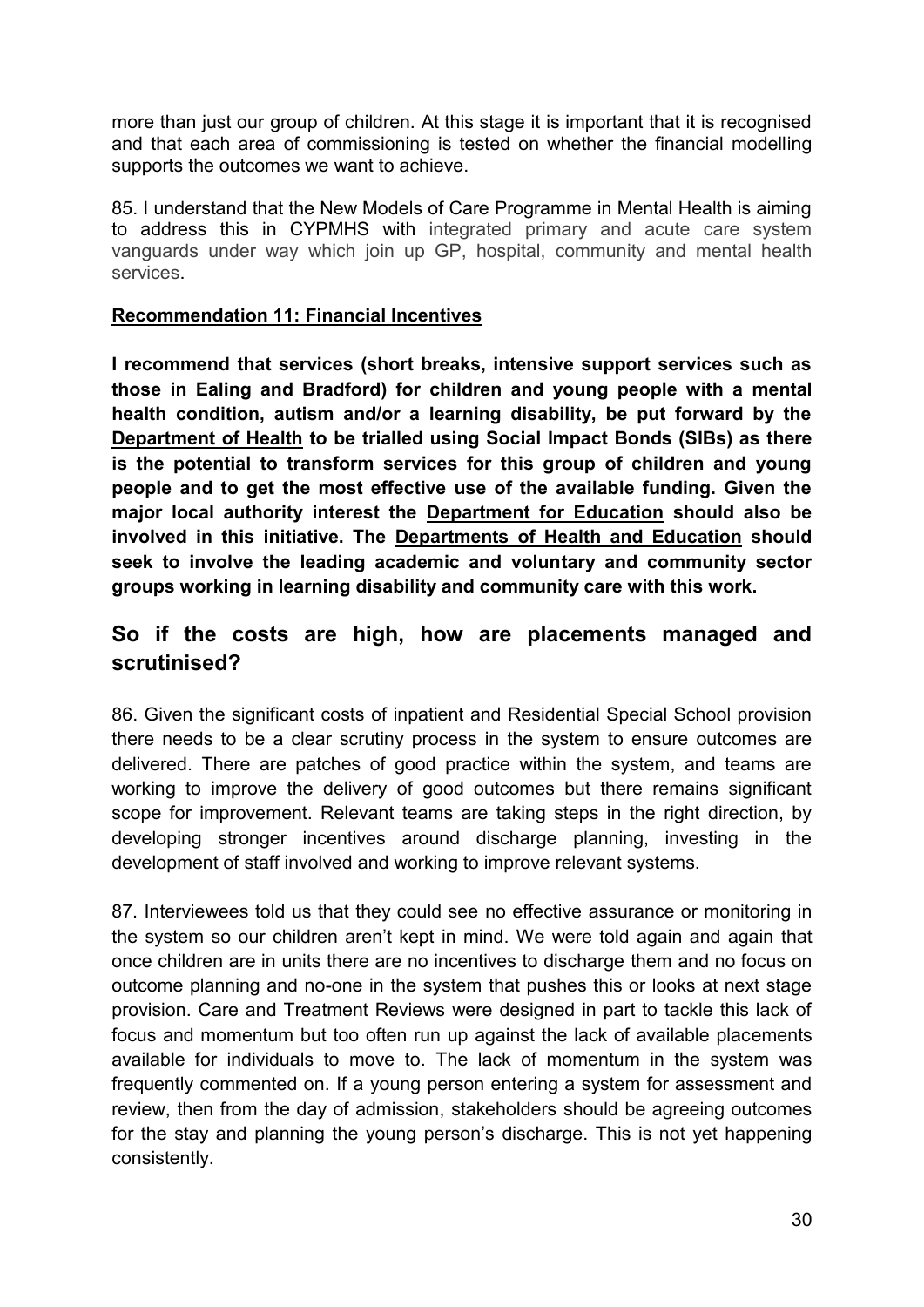88. So whose role is it to maintain momentum and inspect outcomes? One interviewee talked to me about the fact that within schools, Ofsted inspected and understood that some children's needs were not best met but there was nowhere else for them to go. Coupled with the challenges in inpatient units is this the time to start designing a new/different model of support that does meet outcomes?

89. Specialised Commissioners talked about children being placed at times of crisis with individual providers but without an effective framework which then made providers work together to ensure that placements were designed around the needs of the child rather than the providers. We also heard of examples were new providers would open and take the next 10 children referred whether they were suitable or not, as it was the only way of ensuring the financial model of the provision was successful. As one interviewee said, *"it's not that the provision couldn't be successful but it didn't have the time to develop support for each individual child before the next one was placed."*

90. This review has highlighted the need for stronger scrutiny of all commissioning for this group, to ensure that this group of children and young people achieve better outcomes. This is particularly crucial when large amounts of money are involved in their care. As the Director within a voluntary organisation which, rightly, is held to high scrutiny on the spending of public money, it is very difficult to see why these double standards can apply. This is particularly the case, given the vulnerability of our group of children and young people. I can see little evidence that shows me that, our children are safe and having their rights respected. We need to be spending money better, on better outcomes for our children.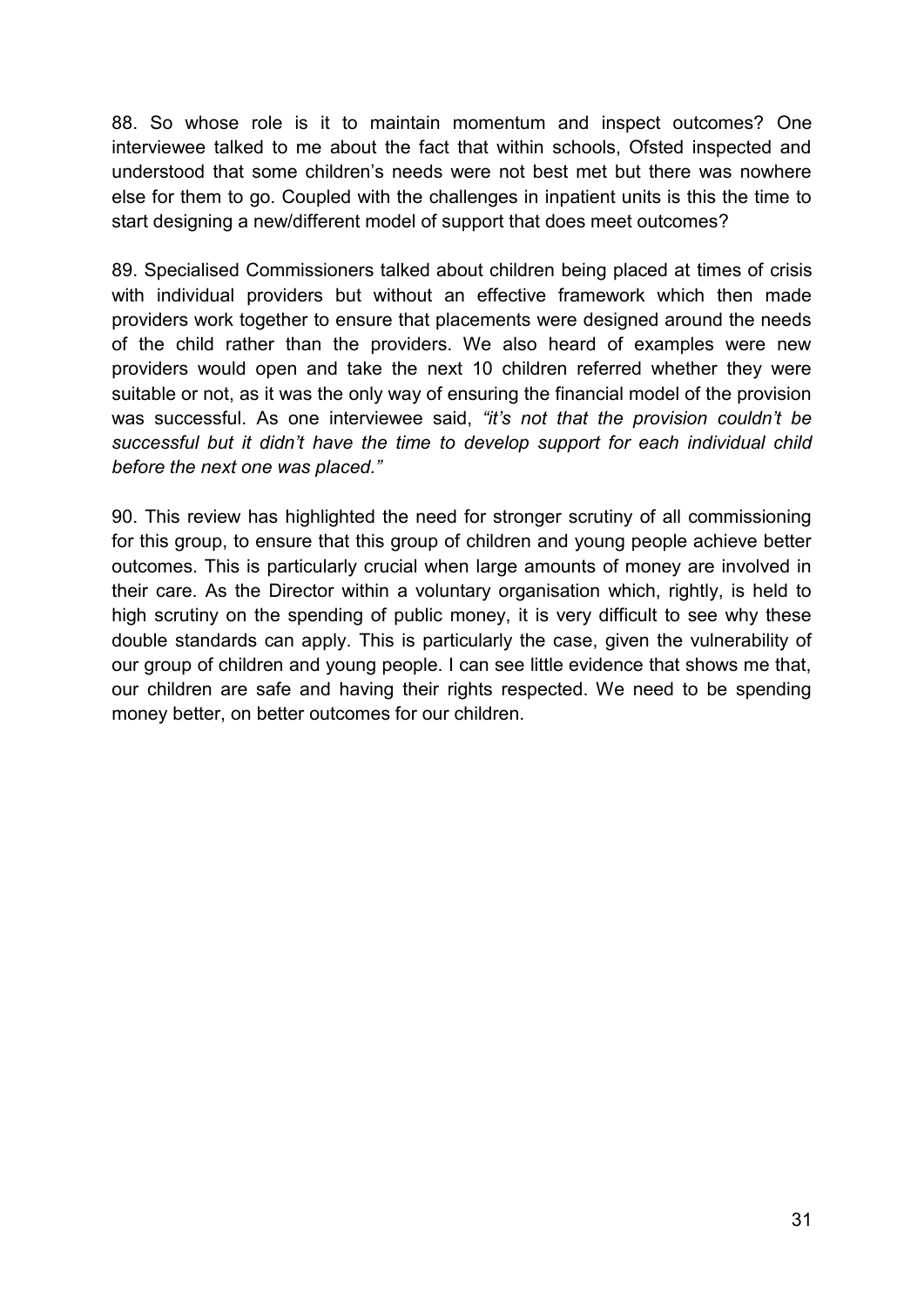# <span id="page-32-0"></span>**Annex A - Recommendations**

### <span id="page-32-1"></span>**1. Children's Rights**

That our children deserve to have their rights promoted, their voices heard and develop to their full potential as per our obligations under the *United Nations Convention on the Rights of the Child*. In order to do this at a national level:

(a) Department of Health should set an example through ensuring that parity of esteem between mental and physical health becomes a reality;

(b) NHS England should ensure they are recognised specifically within work on the NHS constitution and the review of the *You're Welcome* Standards;

(c) The Department for Education should ensure their rights are promoted as part of the Residential Special Schools work and the wider work on vulnerable children; and (d) At a local level, commissioning and delivery of all services for our children should acknowledge and respect their right to a childhood.

#### <span id="page-32-2"></span>**2. Residential Special Schools and Colleges**

I recommend that following the concerns raised throughout this Review, a separate piece of work should be undertaken to look at the role of Residential Special Schools and Colleges for this group of children. This Review should be led by the Department for Education but supported by the Department of Health, NHS England and Public Health England.

#### <span id="page-32-3"></span>**3. 18-25s in Inpatient Settings**

I recommend that the Department of Health, Department for Education and NHS England undertake an urgent review into the needs of the young people aged 18-25 covered by the Review currently in inpatient provision (whether they are in acute inpatient, mental health or LD beds). The Review should look at numbers, routes of admission and destinations to ensure this group of young people do not face a lifelong future in institutional care and we stop under-18s becoming the next Transforming Care cohort.

# <span id="page-32-4"></span>**4. Model of Care**

I recommend that NHS England work with the Department for Education, Transforming Care Partnerships, the Association of Directors of Children's Services, and the Local Government Association to develop an effective model of care for these children and young people, particularly post-ATU (Assessment and Treatment Unit), so that other areas can see what can be achieved and rolled out. This work should include an emphasis on transition both out of the ATU and - where relevant to adult services.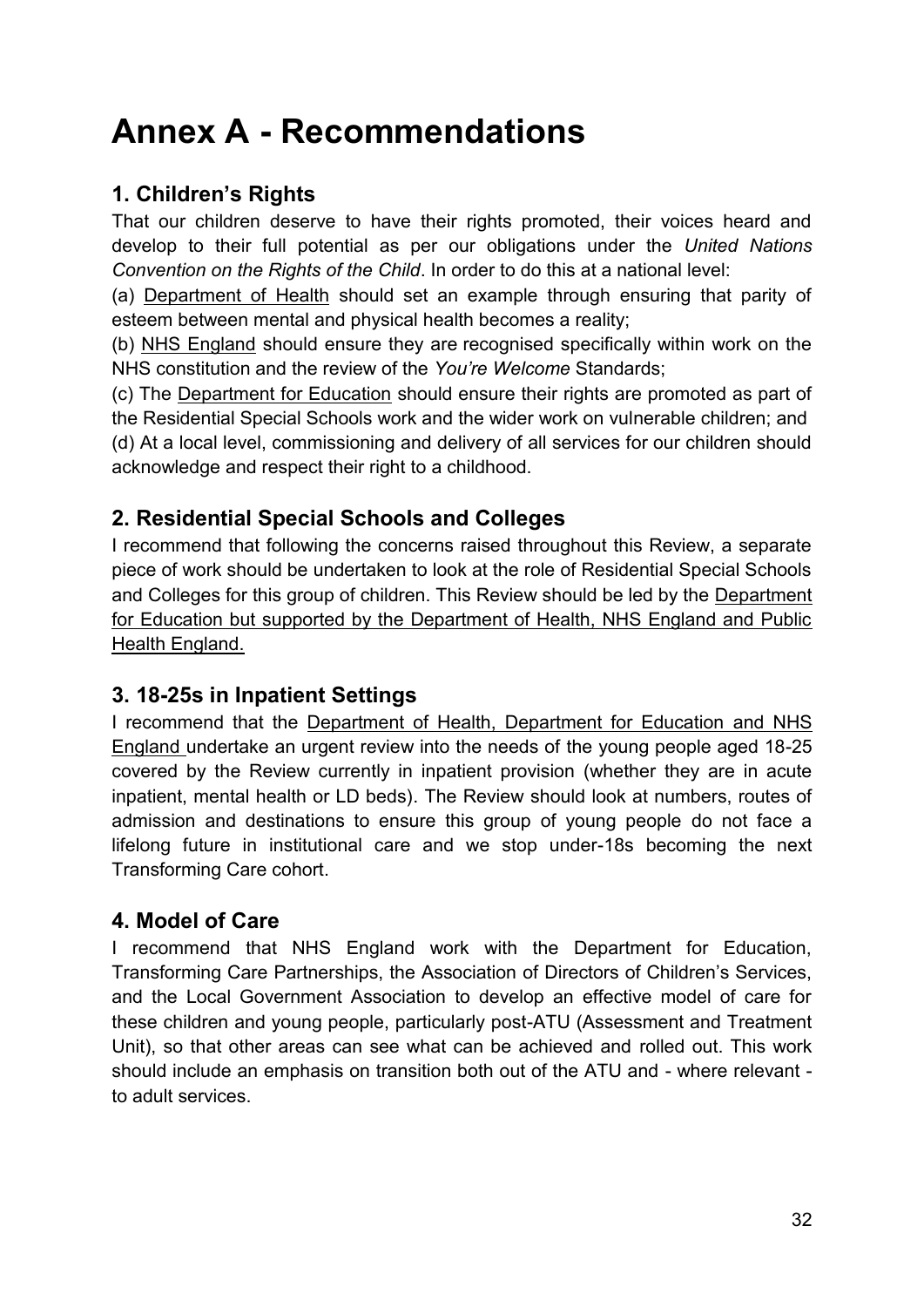## <span id="page-33-0"></span>**5. Professional Responsibility**

I recommend that the Royal College of Psychiatrists, the Royal College of Paediatrics and Child Health and the Royal College of General Practitioners working with other relevant Royal Colleges urgently undertake discussions to clarify the responsibility of medical and other professionals for children and young people with a mental health condition, autism, challenging behaviour and/or a learning disability, and develop national jointly owned guidance to ensure respective roles are widely and consistently understood.

### <span id="page-33-1"></span>**6. Local Authority role**

I want to see every child getting the level of support that the best parents give their own children. I therefore recommend that Local Authorities establish how the right level of commitment and support can be given to children and young people from their area that are placed in inpatient settings (due to their mental health, autism and/or a learning disability) outside their area. There would need to be agreement between the LA in which the setting is located and the home LA on their roles and responsibilities. This would ensure that there is clear accountability for these children and young people and that they are adequately safeguarded and supported. It is also important that Local Authorities work in partnership with families where the child is still in contact with them, including where they retain parenting responsibilities.

### <span id="page-33-2"></span>**7. Keyworker/Named Worker**

I further recommend that each child or young person in an inpatient setting (due to their mental health, autism and/or a learning disability) or at risk of going into an inpatient setting (due to their mental health, autism and/or a learning disability) who does not already have an individual performing this role should have a keyworker/ named worker either from health or local authority services, but in touch with both. This person, based in the child's home area, should have sufficient authority and expertise to support the young person and their family to navigate the system and act as a liaison point for them. Whichever service takes the lead, there should be a named lead in the others.

# <span id="page-33-3"></span>**8. National and Local Coherence**

I recommend that the Department of Health takes the lead in working together with the Department for Education, Department for Communities and Local Government and relevant Arms' Length Bodies to bring coherence/alignment at a national and local level by the end of the 2016/17 financial year to the initiatives, such as Transforming Care, Integrated Personal Commissioning, Continuing Care, SEND Reforms, Local Transformation Plans/Strategic Transformation Plans for children and young people's mental health services, Mental Health Crisis Care, which impact on services for this group of children and young people. The aim should be for integrated local assessments, plans, decision making and reviews, with local mechanisms for communication and information sharing between teams. Similarly,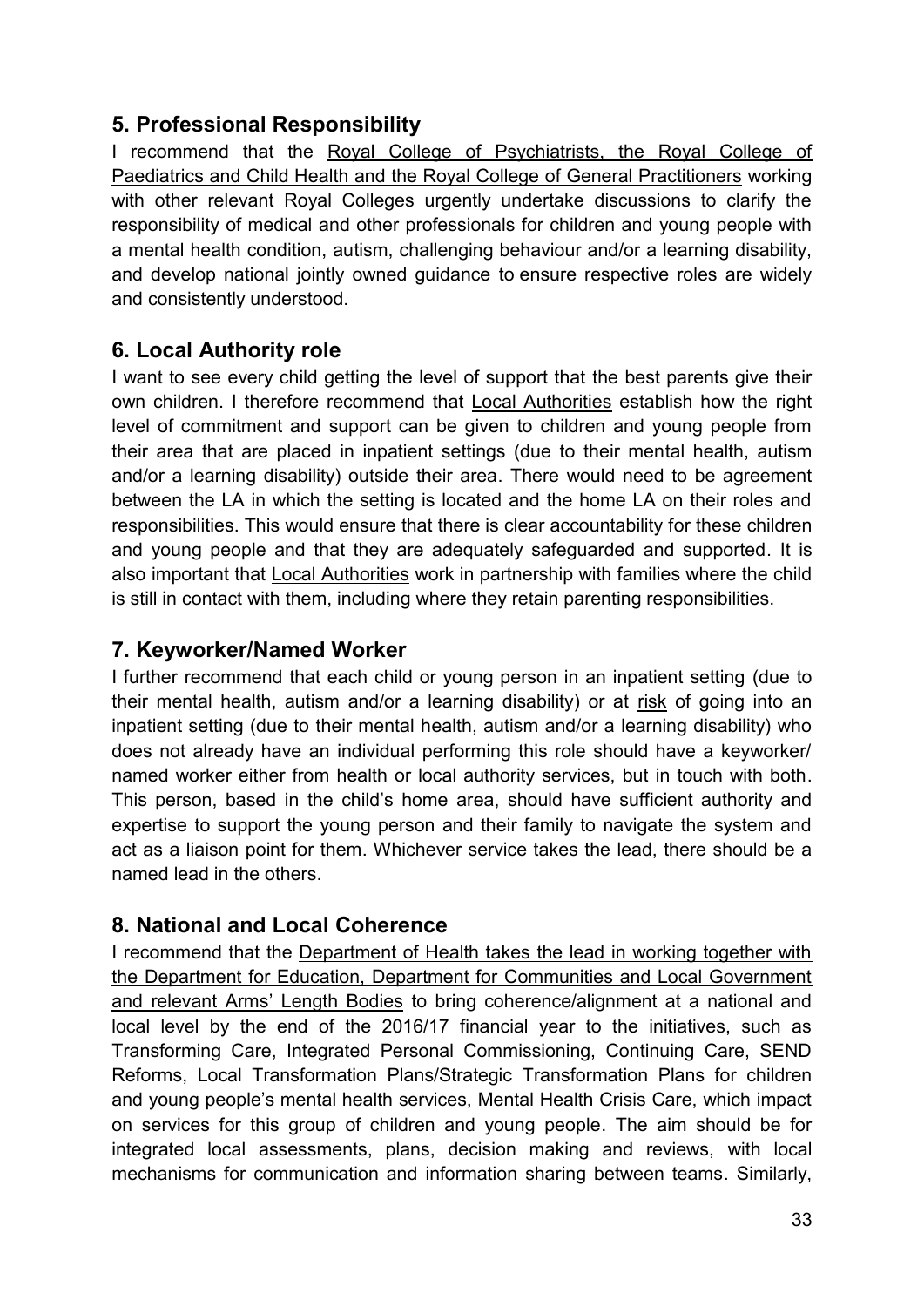national and local commissioners / Health and Wellbeing Boards should be seeking to consider the needs of all children supported by these different types of commissioning / provision, as a diverse but coherent group – and recognising their overlap with other areas of need, such as community paediatrics, community and school nursing etc. In each area a Senior Responsible Officer (SRO) should be agreed who has the necessary skills and seniority to perform this role.

### <span id="page-34-0"></span>**9. Local Implementation**

I recommend that NHS England, the Association of Directors of Children's Services and the Local Government Association support Transforming Care Partnerships in the implementation of the Service Model as it applies to children and young people, by drawing on supplementary guidance issued by NHS England and the pathway tools developed in partnership with NDTi and CBF.

#### <span id="page-34-1"></span>**10. Workforce**

I recommend that those organisations with responsibility for workforce and training, such as the Health Education England, Skills for Health, Skills for Care, the Department of Health's Mental Health Workforce Board, and the Department for Education with support from providers, commissioners and the Royal Colleges, should identify the staff skill gaps in respect of caring for children and young people with mental health conditions, autism, challenging behaviour and/or a learning disability and take action to address them. This work needs to feed into the workforce strategy that Health Education England are currently working on.

#### <span id="page-34-2"></span>**11. Financial Incentives**

I recommend that services (short breaks, intensive support services such as those in Ealing and Bradford) for children and young people with a mental health condition, autism and/or a learning disability, be put forward by the Department of Health to be trialled using Social Impact Bonds (SIBs) as there is the potential to transform services for this group of children and young people and to get the most effective use of the available funding. Given the major local authority interest the Department for Education should also be involved in this initiative. The Departments of Health and Education should seek to involve the leading academic and voluntary and community sector groups working in learning disability and community care with this work.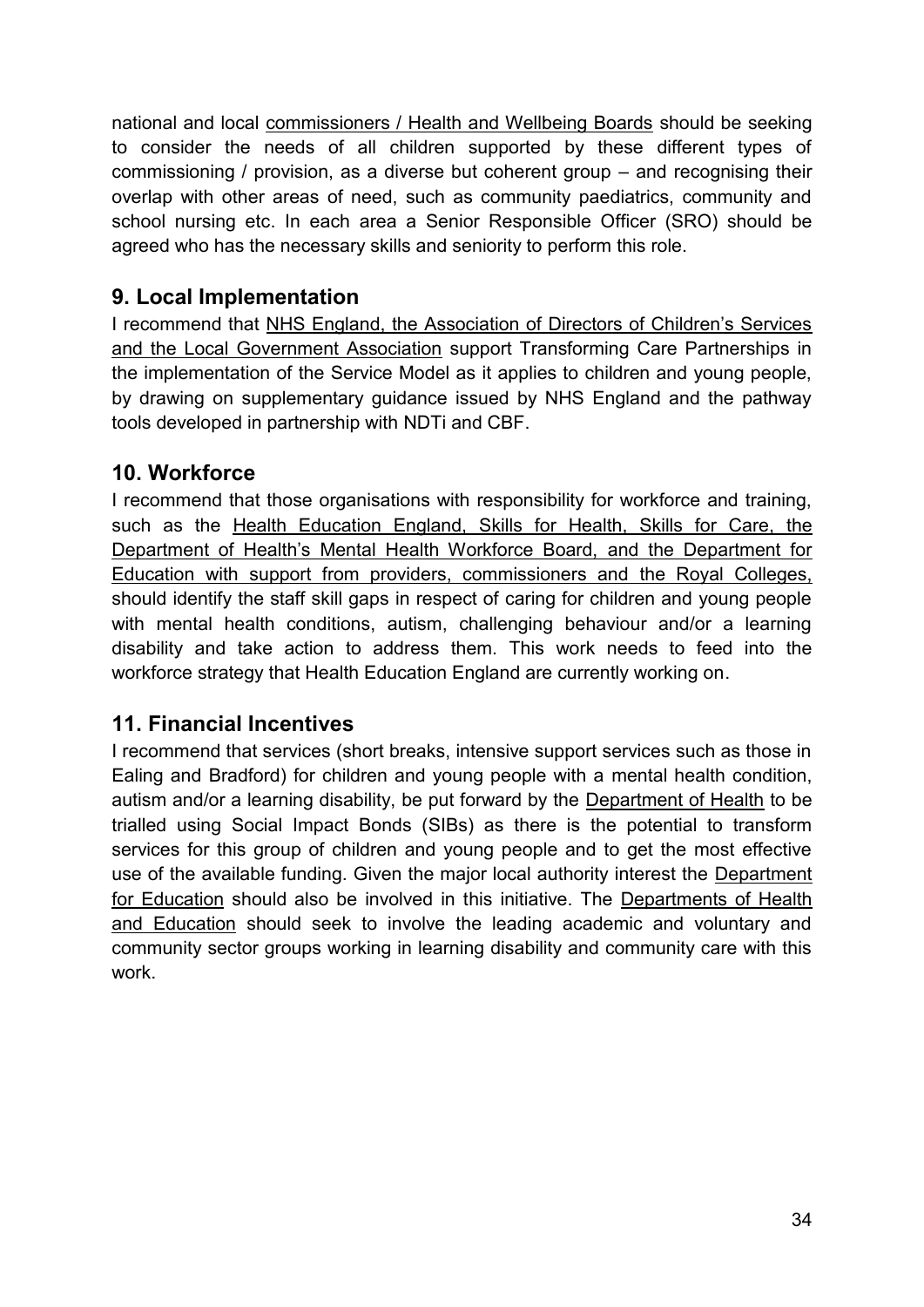# <span id="page-35-0"></span>**Annex B: stakeholder discussions**

I would like to thank all those individuals that gave me their time and shared their experience in assisting me to compile this report.

- Pru Allington-Smith (Consultant Psychiatrist (Child & LD), Coventry and Warwickshire Partnership NHS Trust)
- Dr Alison Austin (Personalisation Policy Lead, NHS England)
- Professor Dame Sue Bailey (Chair, Academy of Royal Colleges)
- Professor Gillian Baird (Professor of Paediatric Neurodisability, Guy's and St. Thomas')
- Eric Barker (Project Lead, CAMHS LD Project, NHS England)
- Sam Bennett (Head of Integrated Personal Commissioning and Personal Health Budgets, NHS England)
- Laura Bond (Assistant Director, 0-25 Special Educational Needs and Disability Unit, DfE)
- Viv Cooper (Founder, Challenging Behaviour Foundation)
- Dr Jacqueline Cornish (National Clinical Director Children, Young People and Transition to Adulthood, NHS England)
- Dr Andy Cotgrove (Chair, Tier 4 CAMHS CRG)
- Professor Jane Cummings (Chief Nursing Officer, England and Co-Chair, Transforming Care Delivery Board)
- Dr Karen Dodd (Chair, LD Professional Senate)
- Claire Dorer (CEO, NASS)
- Cathy Edwards (Operational Delivery Director, Specialised Commissioning, NHS England)
- Dr Jonathan Fielden (Director Specialised Commissioning, NHS England)
- Nicola Gitsham (Senior Advisor, Integrated Personal Commissioning, NHS England)
- Ann Gross, Director of Special Needs and Children's Services, Department for **Education**
- Dr Julie Higgins (Director of Transformation and SRO Transforming Care, NHS England)
- Peter Hindley (Chair, Faculty of Child & Adolescent Psychiatry, RCPsych)
- Dr Andre Imich, Special Educational Needs and Disability Professional Adviser, Department for Education
- Dr Hannah Iqbal (Policy Adviser, LD programme, NHS England)
- Ray James (Co-Chair, Transforming Care Delivery Board)
- Anne Longfield (Children's Commissioner for England)
- Victoria Man (Secure Services Commissioning and Programme of Care Lead, NHS England London Region)
- Dr Michael Marsh (Medical Director, NHS England and co-author of MG case review)
- Fiona McMillan-Shields (Head of Transformation and Delivery, Transforming Care, NHS England)
- Simon Medcalf (Head of Mental Health, NHS England)